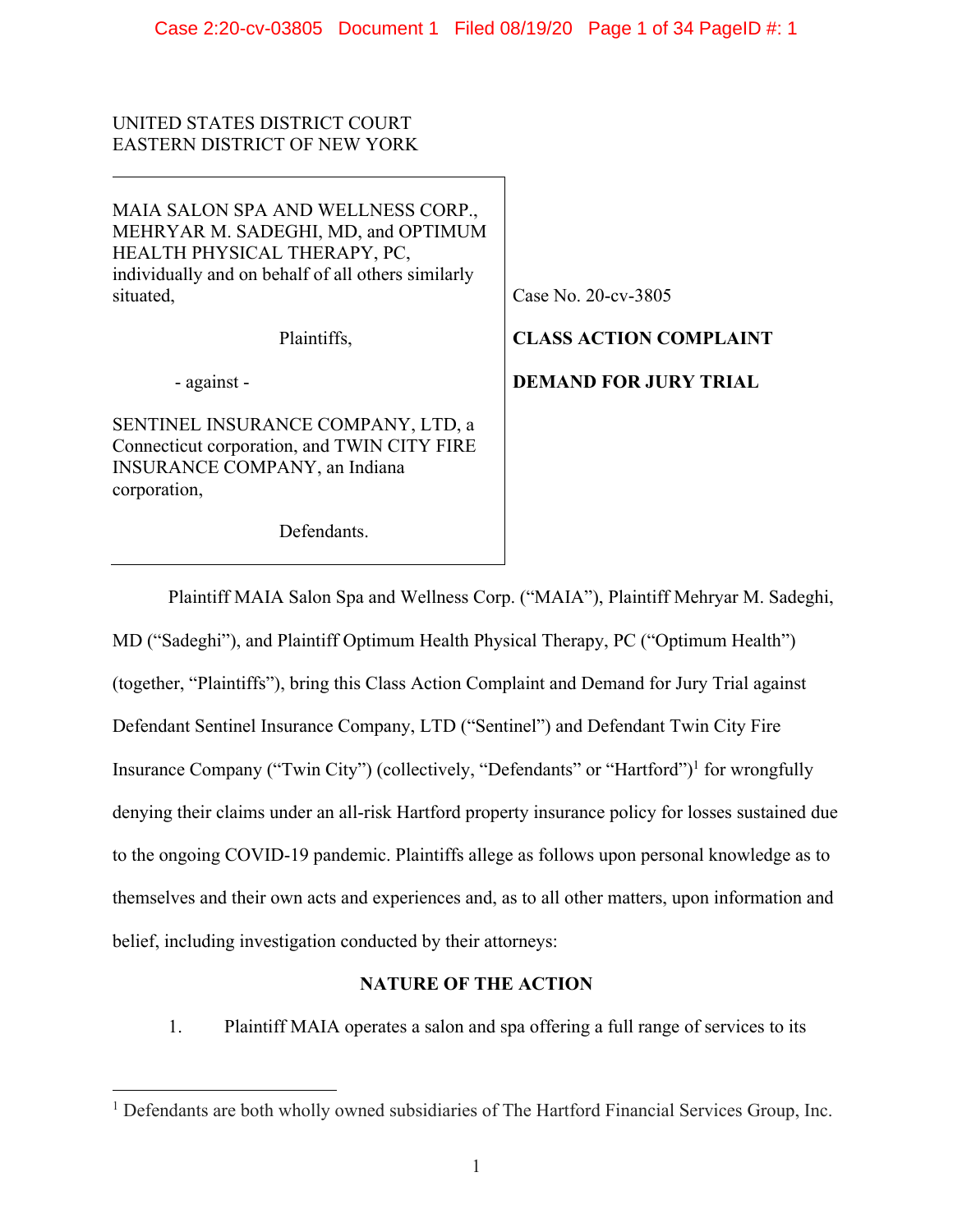### Case 2:20-cv-03805 Document 1 Filed 08/19/20 Page 2 of 34 PageID #: 2

customers, from hair and nail services to facials and massage therapy. Unfortunately, MAIA was forced to close its doors to the public—through no fault of its own—as a result of the COVID-19 global pandemic and pursuant to orders of civil authority (the "Closure Orders," defined below), bringing its business to a standstill. The Closure Orders initially required MAIA to cease 100% of its business operations because, as a salon and spa, it is considered a "non-essential" business by the State of New York. The closure of and subsequent stringent limits placed on MAIA's salon and spa has resulted in catastrophic business income loss and significant extra expense.

2. Plaintiff Mehryar M. Sadeghi, MD is an ophthalmologist who has operated an eye surgeon practice for over 20 years, and has expanded his practice to two locations in Brooklyn, New York. Unfortunately, Dr. Sadeghi was forced to close his practice to the public—through no fault of his own—as a result of the COVID-19 global pandemic and pursuant to the Closure Orders, bringing his business to a standstill. The Closure Orders initially required Dr. Sadeghi to cease 100% of his business operations because, as an eye surgeon practice, it is considered a "non-essential" business by the State of New York. The closure of and subsequent stringent limits placed on Dr. Sadeghi's ophthalmology practice has resulted in catastrophic business income loss and significant extra expense.

3. Plaintiff Optimum Health has operated a physical therapy practice for over seven years, and in March of 2019, expanded its practice to two facilities, both in Brooklyn, New York. Unfortunately, due to the COVID-19 global pandemic and pursuant to the Closure Orders, Optimum Health has been forced to significantly limit its practice—through no fault of its own resulting in catastrophic business income loss and significant extra expense. Optimum Health, as a physical therapy practice, is considered an "essential business" by the State of New York.

4. To protect their businesses in situations like these, Plaintiffs obtained business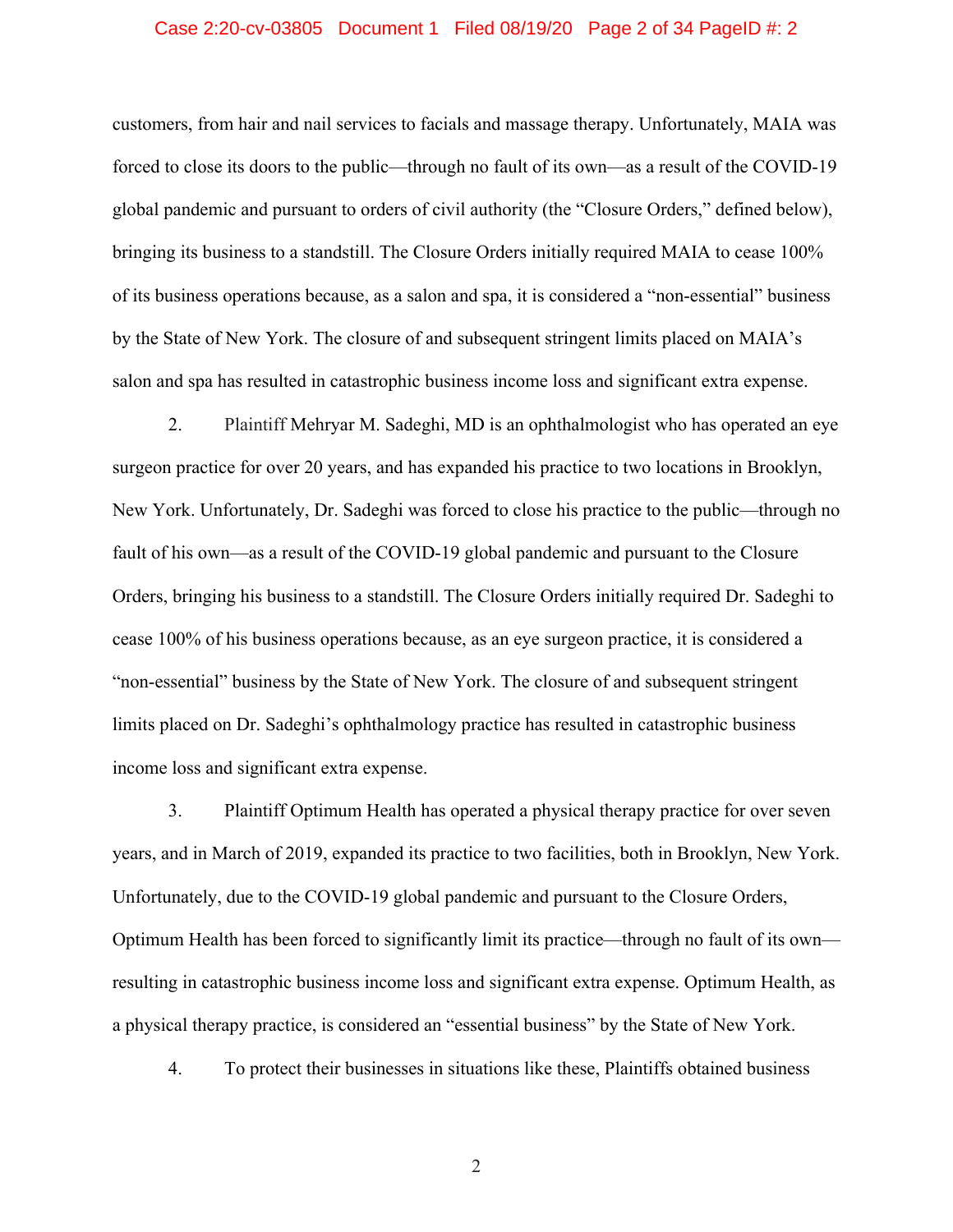### Case 2:20-cv-03805 Document 1 Filed 08/19/20 Page 3 of 34 PageID #: 3

interruption insurance from Defendants, as set forth in the Hartford Special Property Coverage Form, No. SS 00 07 07 05 (the "Special Property Coverage Form"). The Special Property Coverage Form provides, *inter alia*, "Business Income" coverage, "Extended Business Income" coverage, "Extra Expense" coverage, and "Civil Authority" coverage.

5. However, in blatant breach of the insurance obligations that Defendants voluntarily undertook in exchange for Plaintiffs' premium payments, Defendants issued blanket denials to Plaintiffs' claims for Business Income losses or other covered Extra Expenses related to COVID-19 or the Closure Orders. Finding themselves in troubled times with an onslaught of insurance claims related to COVID-19, Defendants abandoned the industry's established standards of good faith and fair dealing, instead issuing categorical denials without any meaningful coverage investigations, hoping to deter policyholders from pursuing their rights, and forcing Plaintiffs to file this lawsuit to enforce their covered benefits under the policies they purchased.

6. As a result of Defendants' wrongful denial of coverage, Plaintiffs bring this action, on behalf of themselves and all those similarly situated, for declaratory judgement establishing that the COVID-19 pandemic has caused physical property loss and/or physical damage to property and triggers coverage under the Special Property Coverage Form; for breach of Defendants' contractual obligations under the Special Property Coverage Form to indemnify Plaintiffs and others similarly situated for Business Income losses and Extra Expenses; and for violations of New York's General Business Law (GBL) § 349 *et seq.*

#### **PARTIES**

7. Plaintiff MAIA Salon Spa and Wellness Corp. is a corporation incorporated and existing under the laws of the State of New York with its principal place of business located at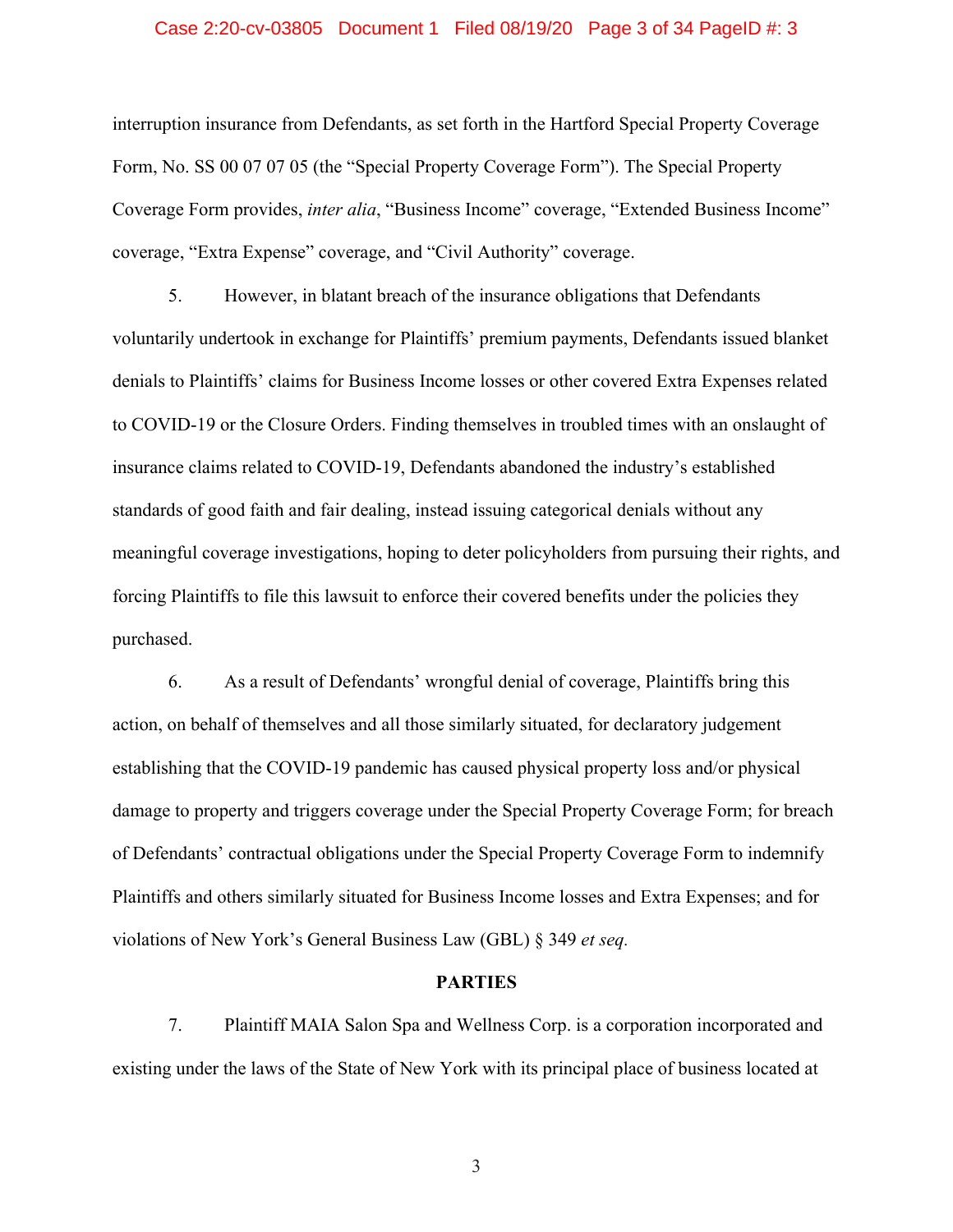### Case 2:20-cv-03805 Document 1 Filed 08/19/20 Page 4 of 34 PageID #: 4

725 Smithtown Bypass, Smithtown, New York 11787.

8. Plaintiff Sadeghi is the sole proprietor of an eye surgeon practice doing business as Eye Care Center of Park Slope and Eye Care Center of Kensington with two facilities located at 59 8th Avenue, Brooklyn, New York 11217 and 503 Church Avenue, Brooklyn, New York 11218.

9. Plaintiff Optimum Health Physical Therapy, PC is a professional corporation incorporated and existing under the laws of the State of New York with its principal place of business at 416 Bay Ridge Parkway, Brooklyn, New York 11209.

10. Defendant Sentinel Insurance Company, LTD is an insurance company and wholly owned subsidiary of The Hartford Financial Services Group, Inc. organized under the laws of Connecticut with its principal place of business at One Hartford Plaza, Hartford, Connecticut 06155. Defendant Sentinel is engaged in the business of selling Hartford insurance contracts to commercial entities such as Plaintiffs in the State of New York and elsewhere, and otherwise conducts business throughout this District, the State of New York, and the United States.

11. Defendant Twin City Fire Insurance Company is an insurance company and wholly owned subsidiary of The Hartford Financial Services Group, Inc. organized under the laws of Indiana with its principal place of business at 501 Pennslyvania Parkway, Suite 400, Indianapolis, Indiana 46280. Defendant Twin City is engaged in the business of selling Hartford insurance contracts to commercial entities such as Plaintiffs in the State of New York and elsewhere, and otherwise conducts business throughout this District, the State of New York, and the United States.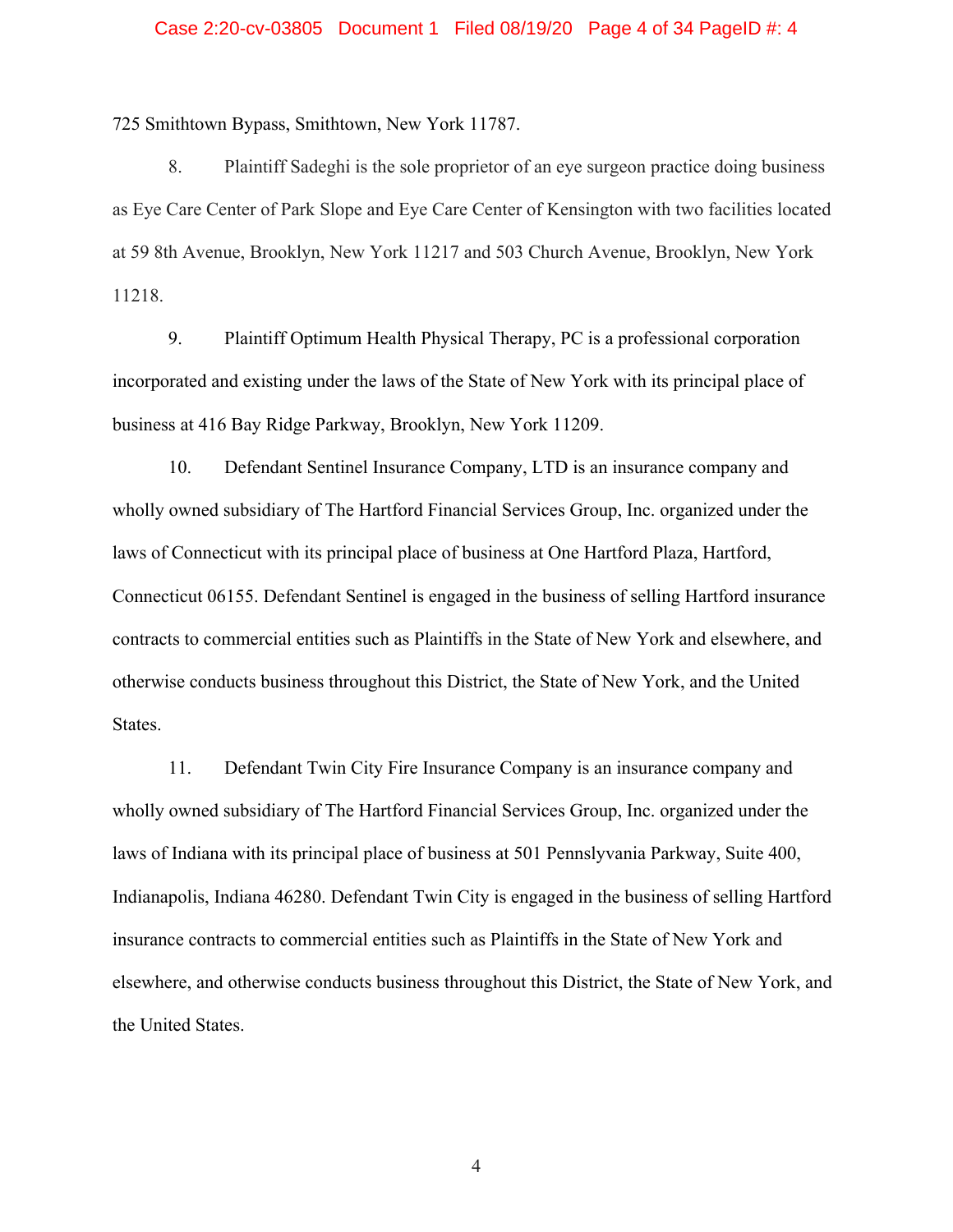## **JURISDICTION AND VENUE**

12. This Court has subject matter jurisdiction under 28 U.S.C. § 1332(a) because there is complete diversity between the parties and the amount in controversy exceeds \$75,000, exclusive of interest and costs.

13. This Court also has subject matter jurisdiction under 28 U.S.C. § 1332(d)(2) because (i) at least one member of the Class is a citizen of a different state than any Defendant, (ii) the amount in controversy exceeds \$5,000,000, exclusive of interests and costs, and (iii) none of the exceptions under that section apply.

14. This Court has personal jurisdiction over Defendants pursuant to New York's "long arm statute." N.Y. C.P.L.R. 302. At all relevant times, Defendants have submitted to jurisdiction in this State by: (a) transacting business within New York and (b) contracting to insure persons, properties, or risks located within New York at the time of contracting. N.Y. C.P.L.R.  $302(a)(1)$ .

15. This Court has jurisdiction to grant declaratory relief under 28 U.S.C. § 2201 because an actual controversy exists between the parties as to their respective rights and obligations under the Policies with respect to the loss of Business Income and Extra Expense arising from the events detailed herein.

16. Venue is proper in this district pursuant to 28 U.S.C. § 1391(b)(2) because a substantial part of the events giving rise to Plaintiffs' claims occurred in Brooklyn, New York and Smithtown, New York, both of which are located within the Eastern District of New York.

## **FACTUAL BACKGROUND**

## **I. The Hartford All-Risk Policy.**

17. Defendant Sentinel issued to Plaintiff MAIA Policy No. 12 SBA UN4432 DW for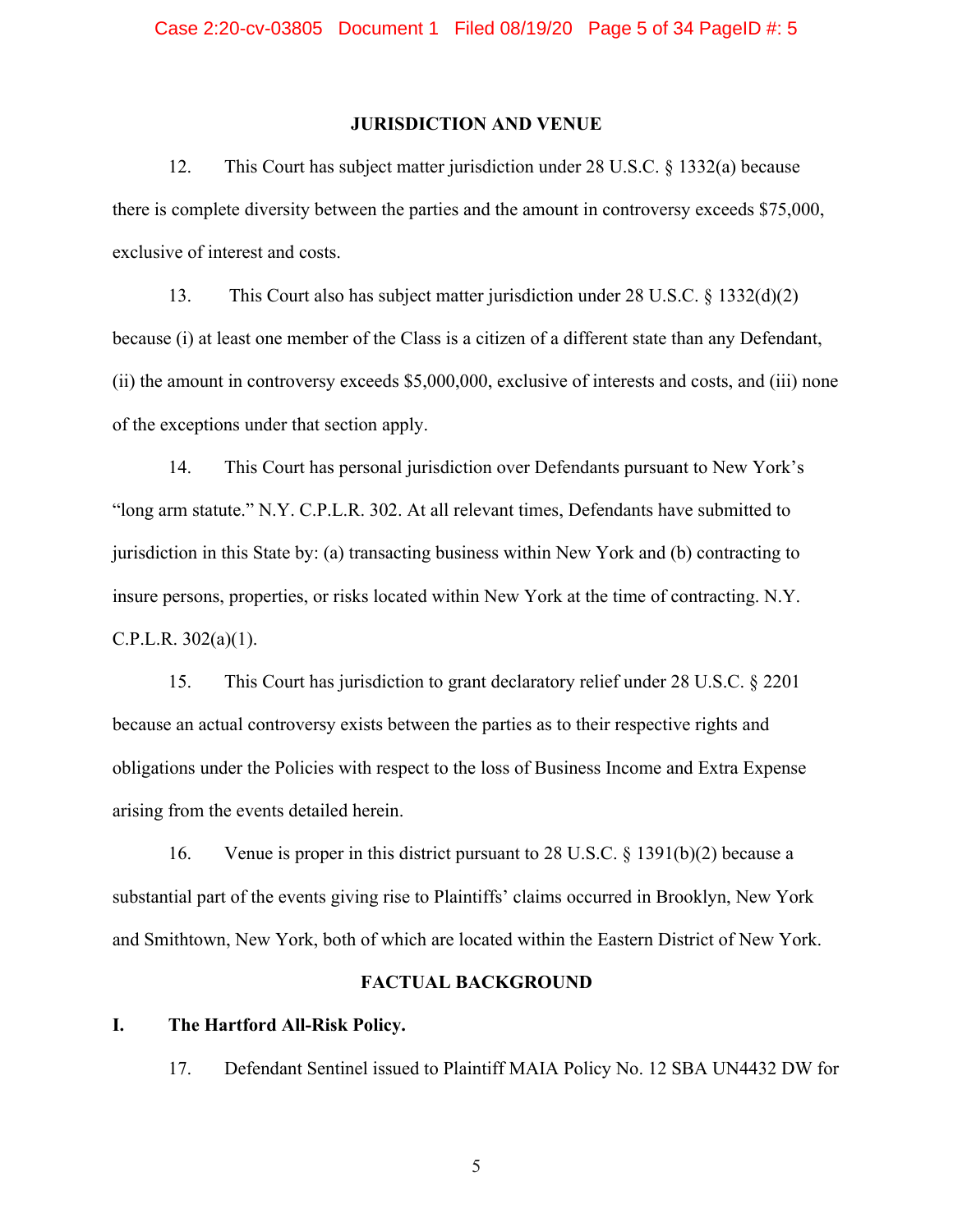### Case 2:20-cv-03805 Document 1 Filed 08/19/20 Page 6 of 34 PageID #: 6

the policy period between September 1, 2019 to September 1, 2020. The policy covers MAIA's premises located at 725 Smithtown Bypass, Smithtown, New York 11787.

18. Defendant Twin City issued to Plaintiff Mehryar M. Sadeghi, MD Policy No. 33 SBA AC6332 SA for the policy period between February 27, 2020 to February 27, 2021. The policy covers Dr. Sadeghi's premises located at 59 8th Avenue, Brooklyn, New York 11217 and 503 Church Avenue, Brooklyn, New York 11218.

19. Defendant Sentinel issued to Plaintiff Optimum Health Policy No. 10 SBA BC7971 SB for the policy period between August 29, 2019 to August 29, 2020. The policy covers Optimum Health's premises located at 416 Bay Ridge Parkway, Brooklyn, New York 11209 and 477 Atlantic Avenue, Brooklyn, New York 11217.

20. In exchange for substantial premiums, Defendants sold Plaintiffs identical versions of the Special Property Coverage Form, which include several additional coverages, including "Business Income," "Extended Business Income," "Extra Expense," and "Civil Authority," coverages. Each Plaintiff's Special Property Coverage Form is included within the policies attached as Exhibits A–C (together, the "Policies").

21. The Policies are "all-risk" policies, meaning that the Polices cover all risks of loss unless the risk is expressly and specifically excluded or limited.

22. Plaintiffs have performed all of their obligations under the Policies, including the payment of premiums.

# **A. Business Income and Extended Business Income Coverage**

23. One type of coverage provided by the Policies is for loss of business income, often called "business interruption" insurance. "Business Income" coverage is specifically provided as an additional coverage in the Special Property Coverage Form, Form SS 00 07 07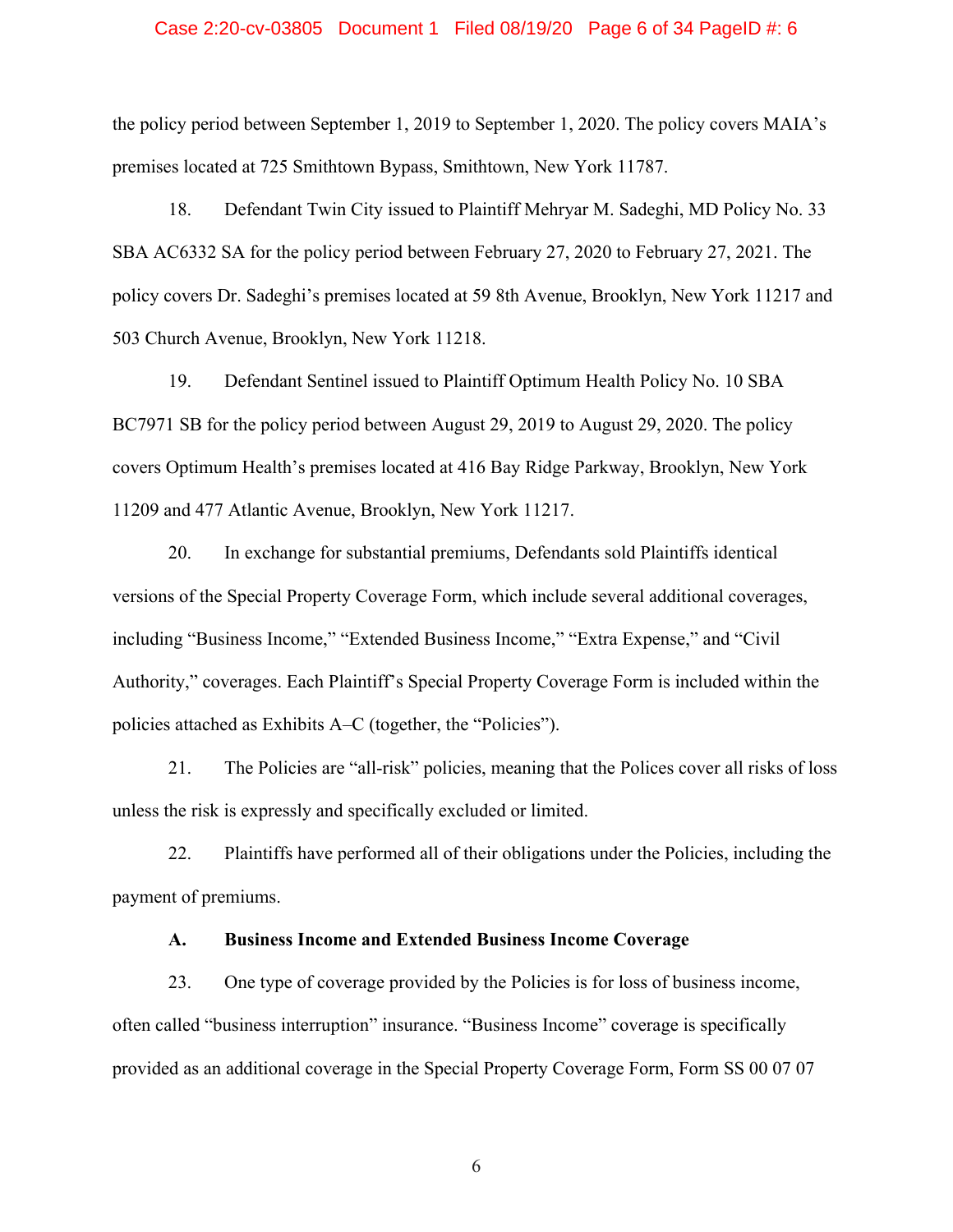## Case 2:20-cv-03805 Document 1 Filed 08/19/20 Page 7 of 34 PageID #: 7

05.

24. Pursuant to the Special Property Coverage Form, Defendants agreed to "pay for the actual loss of Business Income" sustained by Plaintiffs "due to the necessary suspension of [their] 'operations' during the 'period of restoration."" (Special Property Coverage Form, §  $A.5.0(1).$ 

25. The "suspension must be caused by direct physical loss of or physical damage to property" at the insured premises. (*Id.*) "Suspension" under the Business Income coverage means: (a) "[t]he partial slowdown or complete cessation of [Plaintiffs'] business activities;" or (b) "[t]hat part or all of the 'scheduled premises' is rendered untenantable as a result of a Covered Cause of Loss if coverage for Business Income applies to the policy." (*See id.*, §  $A.5.0.(5).$ 

26. "Business income" is defined in relevant part as "Net Income (Net Profit or Loss before income taxes) that would have been earned or incurred if no direct physical loss or physical damage had occurred" plus "[c]ontinuing normal operating expenses incurred, including payroll." (*See id.*, § A.5.o.(4).)

27. The Special Property Coverage Form also contains additional coverage for "Extended Business Income." (*Id.*, § A.5.r.) Pursuant to this additional coverage, Defendants agreed to pay for Plaintiffs' actual losses of business income that occur after the property is restored. The Extended Business Income period begins when the property is actually repaired and operations are resumed, and continues (i) until the date Plaintiffs "could restore [their] 'operations' with reasonable speed, to the condition that would have existed if no direct physical loss or damage occurred" or (ii) for 30 consecutive days, whichever occurs sooner. (*Id.* §  $A.5.r.(1).$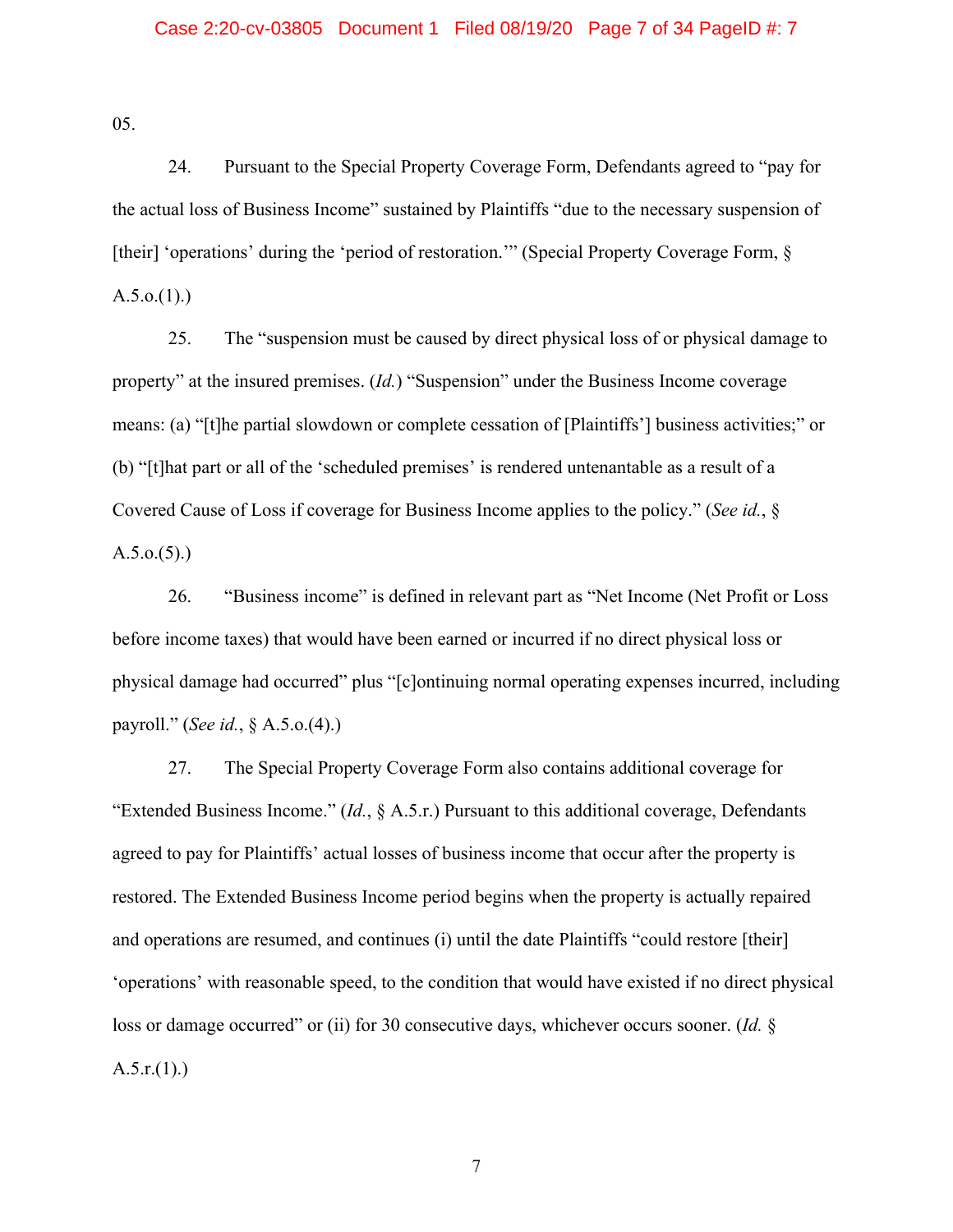# **B. Extra Expense Coverage**

28. Under the Special Property Coverage Form, Defendants also promised to "pay reasonable and necessary Extra Expense" Plaintiffs incur during the period of interruption that they "would not have incurred if there had been no direct physical loss or physical damage to property at the 'scheduled premises[.]'" (*Id.*, § A.5.p.(1).)

29. "Extra Expense" is defined in relevant part as any expense incurred (i) "[t]o avoid or minimize the suspension of business and to continue 'operations' [a]t the 'scheduled premises"; (ii) "[t]o minimize the suspension of business if [Plaintiffs] cannot continue 'operations'"; or (iii) "to [r]epair or replace any property[.]" (*See id.*, § A.5.p.(3).)

30. Defendants agreed to pay Plaintiffs' Extra Expenses for 12 consecutive months after the date of the physical loss or damage. (*Id.*)

## **C. Civil Authority Coverage**

31. The Policies also provide "Civil Authority" coverage under the Special Property Coverage Form. Under the Civil Authority coverage provision, Defendants promised to pay for Plaintiffs' actual loss of Business Income "when access to [Plaintiffs'] 'scheduled premises' is specifically prohibited by order of a civil authority." The order must be a "direct result of a Covered Cause of Loss to property in the immediate area of [Plaintiffs'] 'scheduled premises'" for Civil Authority coverage to be triggered.

\* \* \* \* \* \* \* \* \* \* \* \*

32. The Special Property Coverage Form contains specific exclusions, but none mention viruses or pandemics. (*See* Special Property Coverage Form, § B.)

33. The COVID-19 pandemic and the related Closure Orders triggered the Business Income, Extended Business Income, Extra Expense, and Civil Authority coverages provided by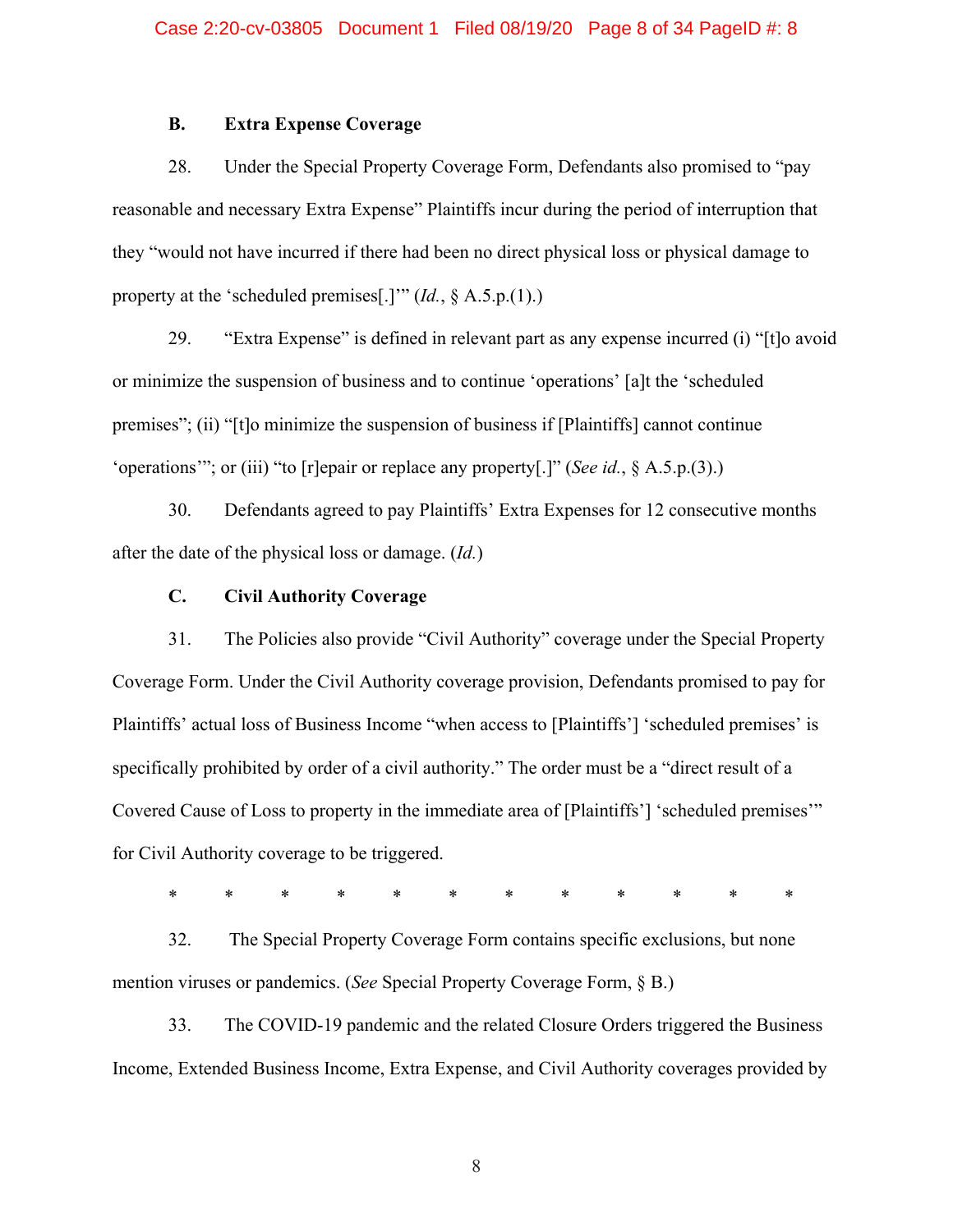the Policies.

# **II. The COVID-19 Pandemic.**

34. For years, if not decades, the Center for Disease Control and Prevention ("CDC") along with the World Health Organization ("WHO") have been warning about the possibility of an airborne virus that could cause a worldwide pandemic.

35. COVID-19 is a highly contagious airborne virus that has rapidly spread and continues to spread across the United States.

36. COVID-19 is a physical substance and an organic human pathogen that travels through respiratory droplets. The virus physically transforms the air exposed to it and attaches itself to surfaces and structures.

37. The COVID-19 virus spreads primarily by "fomite"—meaning objects, materials, or surfaces that have been physically contaminated or infected by respiratory droplets—and can survive on surfaces for extended periods of time. Recent information on the CDC's website provides that COVID-19 spreads when people are within six feet of each other or when a person comes in contact with a surface or object that has the virus on it.<sup>2</sup>

38. According to a scientific study in The New England Journal of Medicine, the coronavirus responsible for the COVID-19 disease—SARS-CoV-2—can physically infect and survive on surfaces for up to  $72$  hours.<sup>3</sup>

39. Another scientific study documented in the Journal of Hospital Infection found

<sup>2</sup> *How COVID-19 Spreads*, Ctr. for Disease Control and Prevention (April 13, 2020), https://www.cdc.gov/coronavirus/2019-ncov/prevent-getting-sick/how-covid-spreads.html.

<sup>3</sup> Neeltje van Doremalen, Ph.D., et al., *Aerosol and Surface Stability of SARS-CoV-2 as Compared with SARS-CoV-1*, The New England Journal of Medicine (April 16, 2020), available at https://www.nejm.org/doi/pdf/10.1056/NEJMc2004973?articleTools=true.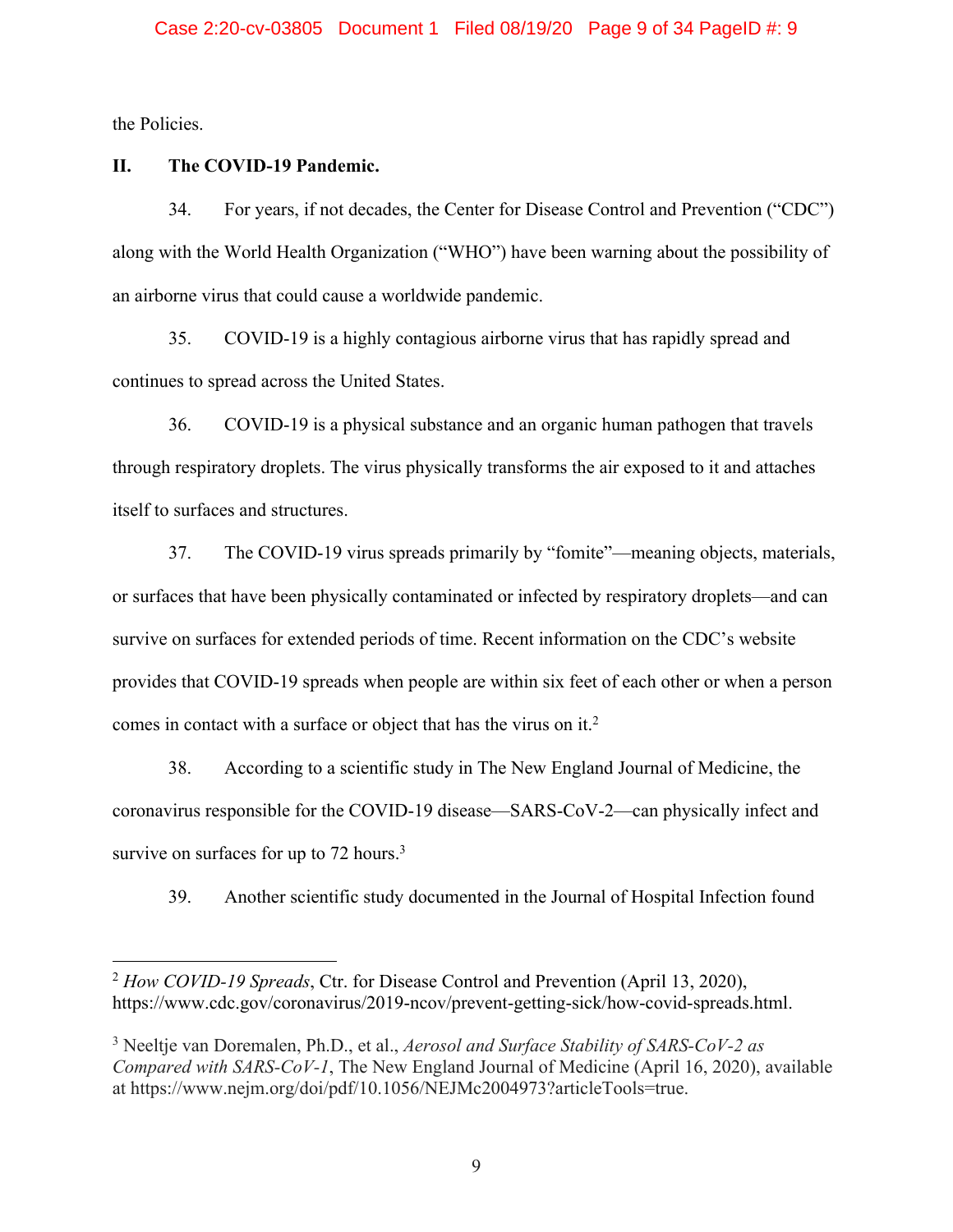## Case 2:20-cv-03805 Document 1 Filed 08/19/20 Page 10 of 34 PageID #: 10

that human coronaviruses, such as COVID-19, can remain infectious on inanimate surfaces at room temperature for up to nine days.<sup>4</sup>

40. While in some cases asymptomatic, COVID-19 is also known to cause severe and sometimes fatal respiratory failure. This, in addition to the highly contagious nature of COVID-19, renders any property exposed to the contagion unsafe and dangerous.

41. On March 11, 2020, the WHO declared that the emerging threat of COVID-19 constituted a global pandemic.<sup>5</sup>

42. While some rogue media outlets have downplayed the danger and impact of the COVID-19 pandemic, the scientific community and those personally and professionally affected by the virus recognize COVID-19 as a cause of real physical loss and damage. Recently, the Pennsylvania Supreme Court found that the COVID-19 pandemic constitutes a "natural disaster," namely because, like other identified natural disasters, it involves "substantial damage to property, hardship, suffering or possible loss of life." *Friends of DeVito v. Wolf*, No. 68 MM 2020, 2020 WL 1847100, at 10 (Pa. Apr. 13, 2020).

43. Governmental authorities and public health officials around the country have similarly acknowledged that a pandemic causes direct physical loss and damage to property. For example:

> a. The State of Colorado issued a public health order indicating that "COVID-19 … **physically contributes to property loss, contamination, and damage**…" (Emphasis added);

<sup>4</sup> *See* G. Kampf, et al. *Persistence of coronavirus on inanimate surfaces and their inactivation with biocidal agents* (February 06, 2020), available at https://www.journalofhospital infection.com/action/showPdf?pii=S0195-6701%2820%2930046-3.

<sup>5</sup> *See WHO Director-General's opening remarks at the media briefing on COVID-19*, World Health Organization (March 11, 2020), available at https://www.who.int/dg/speeches/detail/whodirector-general-s-opening-remarks-at-the-media-briefing-on-covid-19---11-march-2020.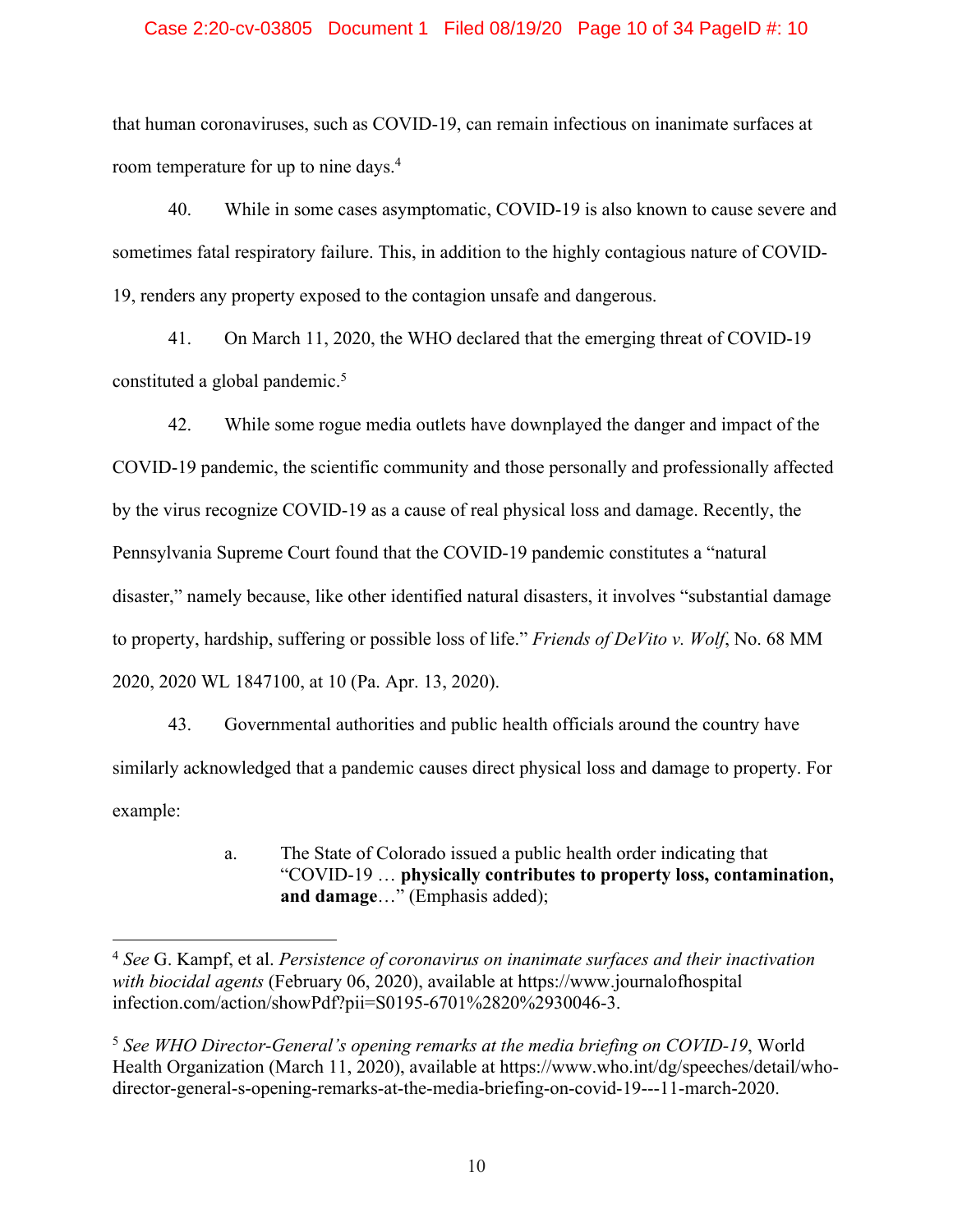- b. The State of Washington issued a stay-at-home proclamation stating the "COVID-19 pandemic and its progression … remains a public disaster affecting life, health, [and] **property**…" (Emphasis added);
- c. The State of Indiana issued an executive order recognizing that COVID-19 has the "propensity to **physically impact surfaces and personal property**." (Emphasis added);
- d. The City of New Orleans issued an order stating "there is reason to believe that COVID-19 may spread amongst the population by various means of exposure, including the propensity to attach to surfaces for prolonged period of time, thereby spreading from surface to person and **causing property loss and damage** in certain circumstances." (Emphasis added);
- e. The State of New Mexico issued a public health order acknowledging the "threat" COVID-19 "poses" to "**property**." (Emphasis added);
- f. North Carolina issued a statewide executive order in response to the COVID-19 pandemic not only "to assure adequate protection for lives," but also to "assure adequate protection of… **property**." (Emphasis added); and
- g. The City of Los Angeles issued an order in response to COVID-19 "because, among other reasons, the COVID-19 virus can spread easily from person to person and it is **physically causing property loss or**  damage due to its tendency to attach to surfaces for prolonged periods of time." (Emphasis added).
- 44. As these orders all recognize, during a pandemic, the presence of people—

whether confirmed carriers of COVID-19 or not—in places, like Plaintiffs' insured premises,

where business operations require frequent person-to-person and person-to-surface interactions,

renders those places unsafe and unusable.

# **III. The Closure Orders and Other Action by Governmental Authorities.**

45. Civil authorities across the country promptly responded to the presence of

COVID-19 in their jurisdictions by entering civil authority orders suspending or severely

curtailing business operations of businesses that interact with the public and provide gathering

places for individuals, including in cities and states with jurisdiction over Plaintiffs' insured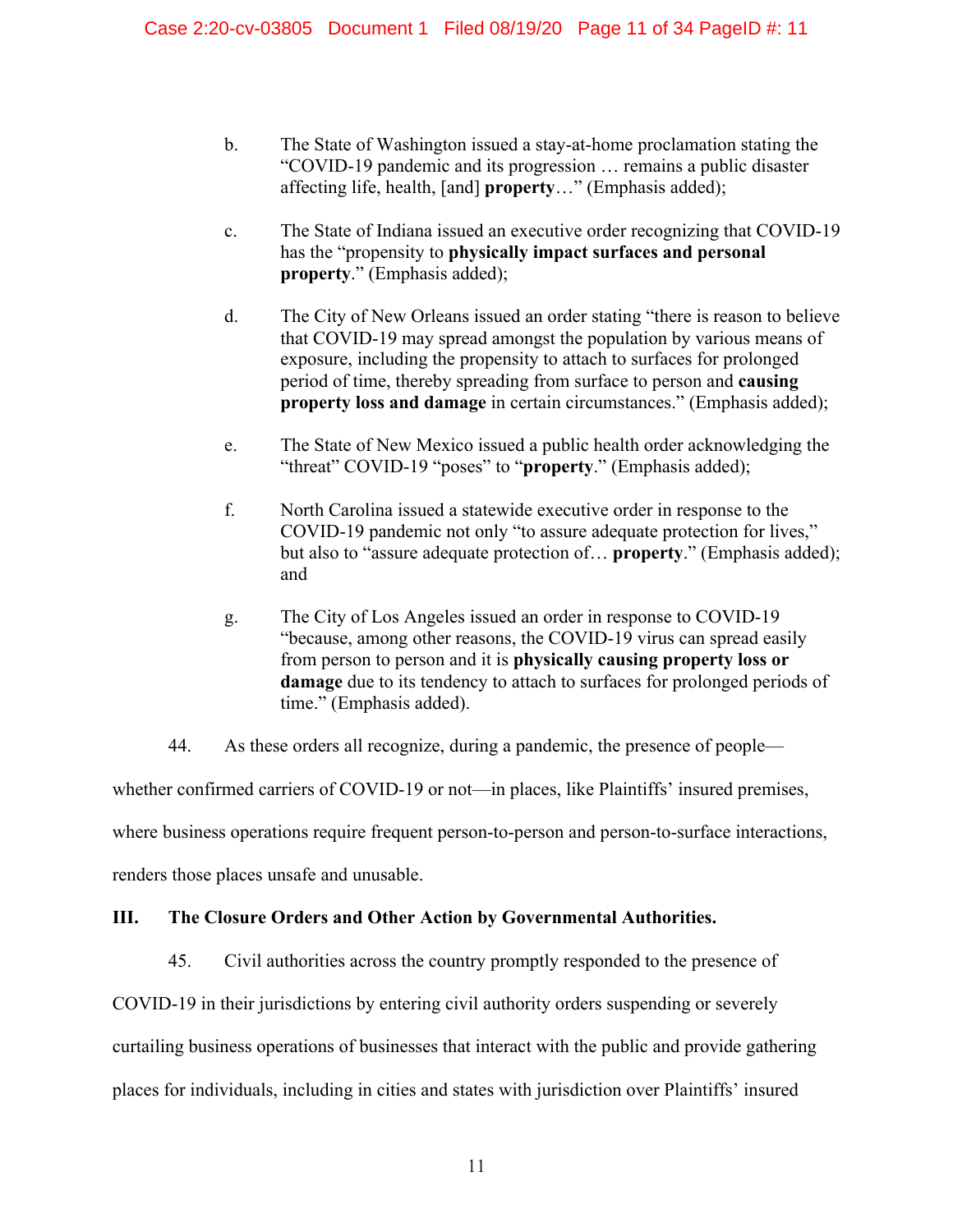premises (the "Closure Orders").

46. As discussed below, all of the various Closure Orders affecting Plaintiffs' insured premises were issued in direct response to both the spread and physical presence of COVID-19 on persons and property throughout the areas immediately surrounding Plaintiffs' insured premises as well as the hazards posed by exposure to *any* human respiratory droplets. At the time the Closure Orders were issued, civil authorities had confirmed that properties and premises throughout their respective jurisdictions contained COVID-19 particles on surfaces and items of property. At the same time, they acknowledged that the emergency posed by the COVID-19 pandemic stemmed, in part, from the unavailability of reliable and efficient virus testing. In other words, under pandemic conditions, exposure to *any* human respiratory droplets posed a serious hazard to public health, grave enough to invoke the authorities' emergency powers.

47. In issuing the Closure Orders, the civil authorities also recognized that the spread of COVID-19 throughout their respective jurisdictions and the risks posed by hazardous human respiratory droplets could not be sufficiently abated by cleaning and disinfecting frequently used surfaces in public settings; it mandated that access to such surfaces be suspended altogether.

48. Plaintiff MAIA and Plaintiff Sadeghi, as "non-essential" businesses, suspended 100% of their business operations at each of their insured locations as a result of the spread of COVID-19 in the areas surrounding their insured premises and/or the Closure Orders described below.

49. Plaintiff Optimum Health, as an "essential" business, significantly limited its business operations at each of its insured locations as a result of the spread of COVID-19 in the areas surrounding their insured premises and/or the Closure Orders described below.

**A. New York Declares a Public Health Emergency in March.**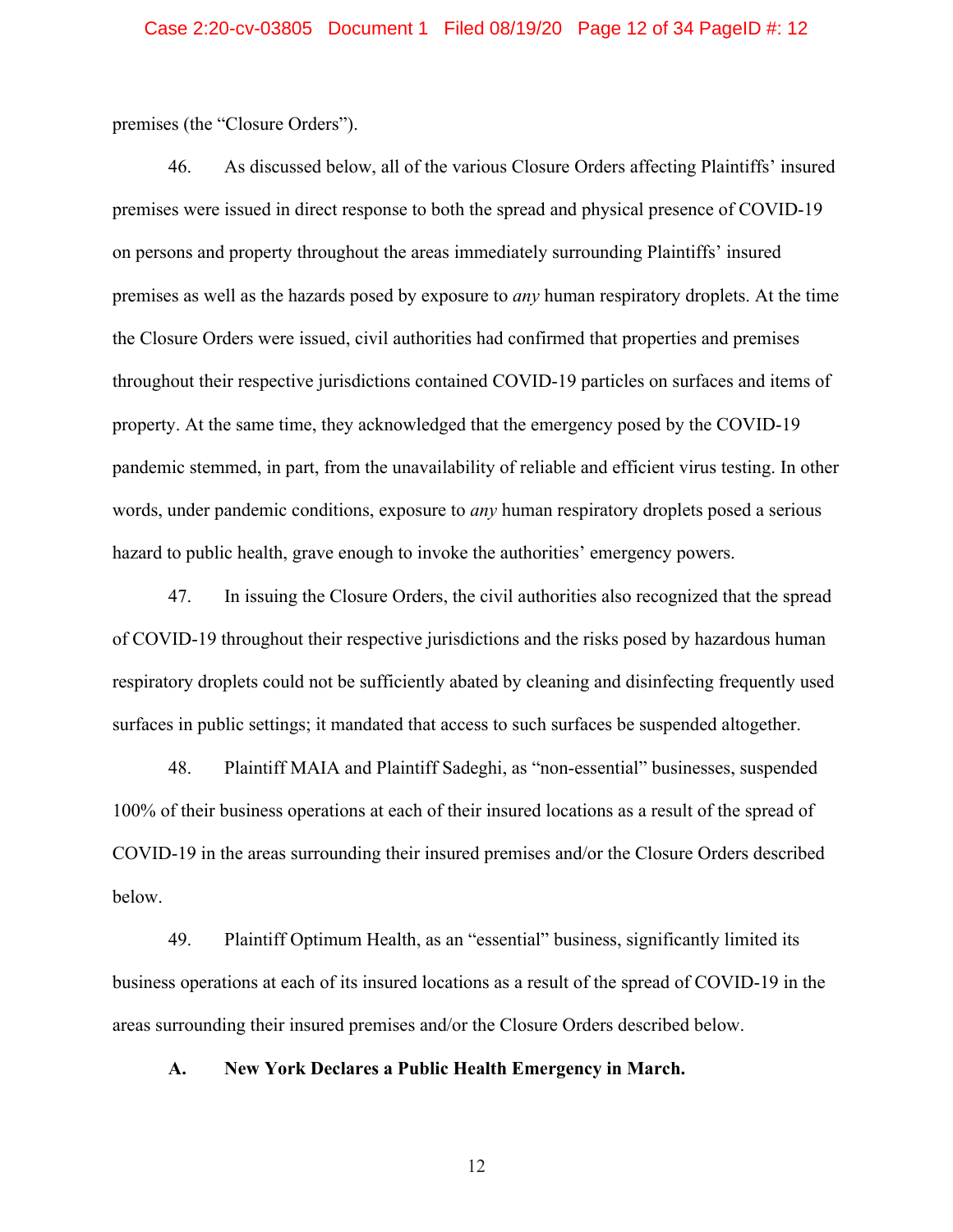50. New York has been called the "epicenter" of the global COVID-19 outbreak.<sup>6</sup>

- 51. The State of New York confirmed its first case of COVID-19 on March 1, 2020.<sup>7</sup>
- 52. On March 7, 2020, Governor Andrew Cuomo declared a state of emergency after

89 cases had been confirmed in the state.<sup>8</sup> On March 12, 2020, Mayor Bill de Blasio of New York City likewise declared a state of emergency in New York City after 95 cases had been confirmed in the city.9 All sixty-two counties in the State of New York had declared states of emergency by March 16, 2020. In early April, Governor Cuomo likened the virus to "a fire spreading"<sup>10</sup> as the State of New York alone had more confirmed COVID-19 cases than any other country beyond its own.<sup>11</sup>

53. In response to the growing COVID-19 pandemic, Governor Cuomo and Mayor

De Blasio issued multiple executive orders including, but are not limited to, the following:

<sup>9</sup> *De Blasio Declares State of Emergency in N.Y.C., and Large Gatherings are Banned*, N.Y. TIMES, (March 12, 2020), available at https://www.nytimes.com/2020/03/12/nyregion/ coronavirus-new-york-update.html.

<sup>10</sup> *Coronavirus Hot Spots Emerging Near New York City*, N.Y. TIMES (April 5, 2020), available at https://www.nytimes.com/2020/04/04/nyregion/coronavirus-new-york-update.html#link-696ea085.

<sup>6</sup> Jesse McKinley, *New York City Region is Now an Epicenter of the Coronavirus Pandemic*, N.Y. TIMES, (March 22, 2020), available at https://www.nytimes.com/2020/03/22/ nyregion/Coronavirus-new-York-epicenter.html.

<sup>7</sup> Melanie Grayce West, *First Case of Coronavirus Confirmed in New York State*, WALL ST. J., (March 1, 2020), available at https://www.wsj.com/articles/first-case-of-coronavirus-confirmedin-new-york-state-11583111692.

<sup>8</sup> N.Y. Executive Order No. 202 (March 7, 2020), available at https://www.governor.ny.gov/sites/governor.ny.gov/files/atoms/files/EO\_202.pdf.

<sup>11</sup> Yelena Dzhanova, *New York state now has more coronavirus cases than any other country outside of the US,* CNBC (April 10, 2020), available at https://www.cnbc.com/2020/04/10/newyork-state-now-has-more-coronavirus-cases-than-any-country-outside-the-us.html.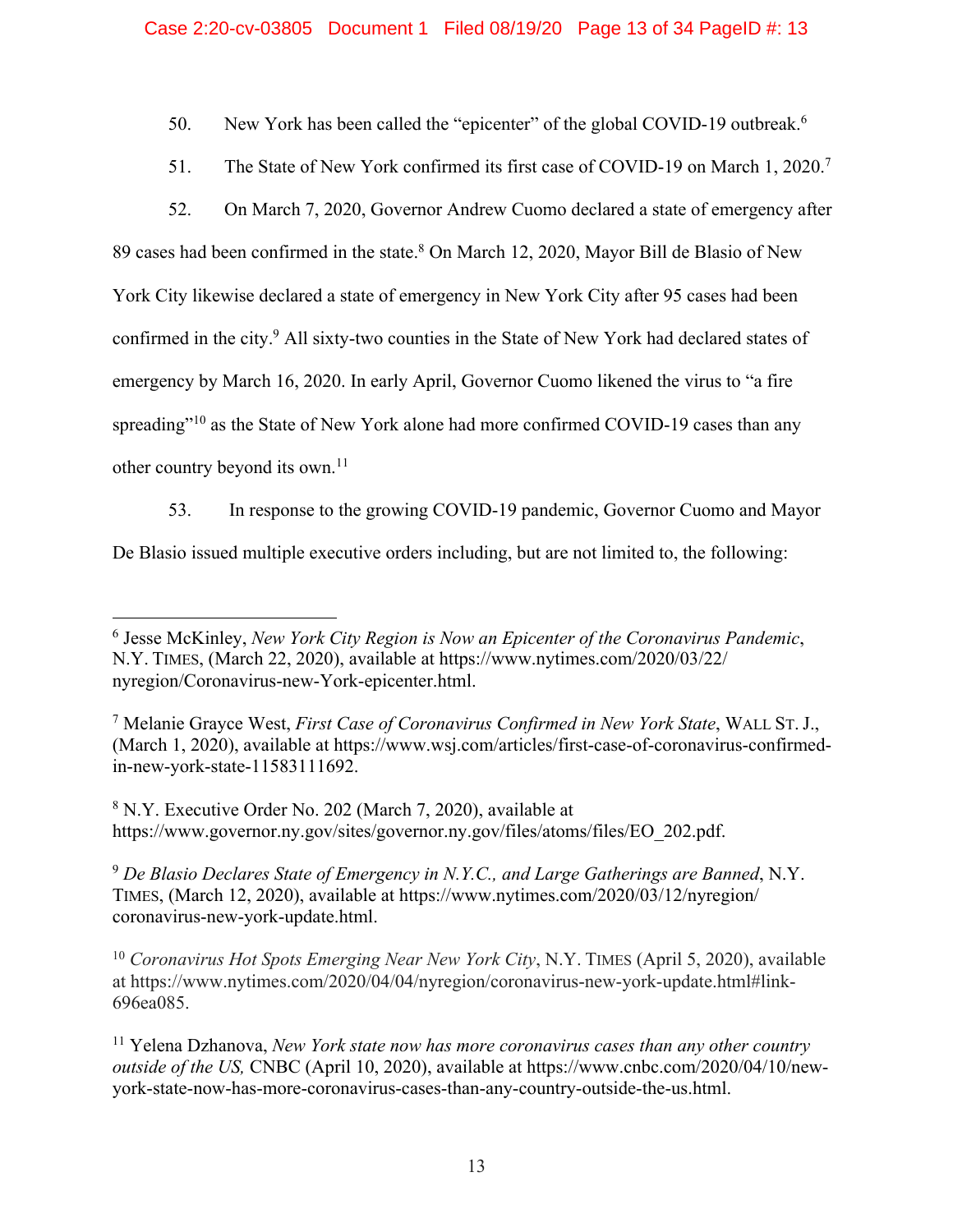- a. On March 12, 2020, by Executive Order 202.1, Governor Cuomo announced restrictions on mass gatherings.12
- b. On March 16, 2020, Mayor de Blasio, by New York City Emergency Executive Order No. 100, announced further restrictions on businesses in New York City, specifically stating that "the virus physically is causing property loss and damage."13
- c. On March 18, 2020, by Executive Order 202.6, Governor Cuomo ordered that all non-essential businesses reduce their on-site workers by 50%, effective at 8:00 p.m. on March 20, 2020.<sup>14</sup>
- d. On March 19, 2020, by Executive Order 202.7, Governor Cuomo ordered that all non-essential businesses reduce their on-site workers by 75%, effective at 8:00 p.m. on March 21, 2020.<sup>15</sup>
- e. On March 20, 2020, by Executive Order 202.8, Governor Cuomo ordered that all non-essential businesses statewide close in-office personnel functions through April 19, 2020, effective at 8:00 p.m. on March 22, 2020.16 Governor Cuomo stated that "this is the most drastic action we can take" and termed the policy "New York State on PAUSE," which stands for "Policies that Assure Uniform Safety for Everyone."17
- f. That same day, Mayor de Blasio, by New York City Emergency Executive Order No. 102, also ordered the closure of all non-essential business in New York City due to "the propensity of the virus to spread person-to-

<sup>13</sup> City of New York, Emergency Executive Order No. 100 (March 16, 2020), available at https://www1.nyc.gov/assets/home/downloads/pdf/executive-orders/2020/eeo-100.pdf.

<sup>14</sup> N.Y. Executive Order No. 202.6 (March 18, 2020), available at https://www.governor.ny.gov/sites/governor.ny.gov/files/atoms/files/EO202.6.pdf.

15 N.Y. Executive Order No. 202.7 (March 19, 2020), available at https://www.governor.ny.gov/sites/governor.ny.gov/files/atoms/files/EO%20202.7.pdf.

16 N.Y. Executive Order No. 202.8 (March 20, 2020), available at https://www.governor.ny.gov/sites/governor.ny.gov/files/atoms/files/EO\_202.8.pdf.

<sup>&</sup>lt;sup>12</sup> N.Y. Executive Order No. 202.1 (March 12, 2020), available at

https://www.governor.ny.gov/sites/governor.ny.gov/files/atoms/files/EO\_202\_1.pdf.

<sup>17</sup> Chris Francescani, *Timeline: The first 100 days of New York Gov. Andrew Cuomo's COVID-19 response*, ABC NEWS (June 17, 2020), available at https://abcnews.go.com/US/News/ timeline-100-days-york-gov-andrew-cuomos-covid/story?id=71292880.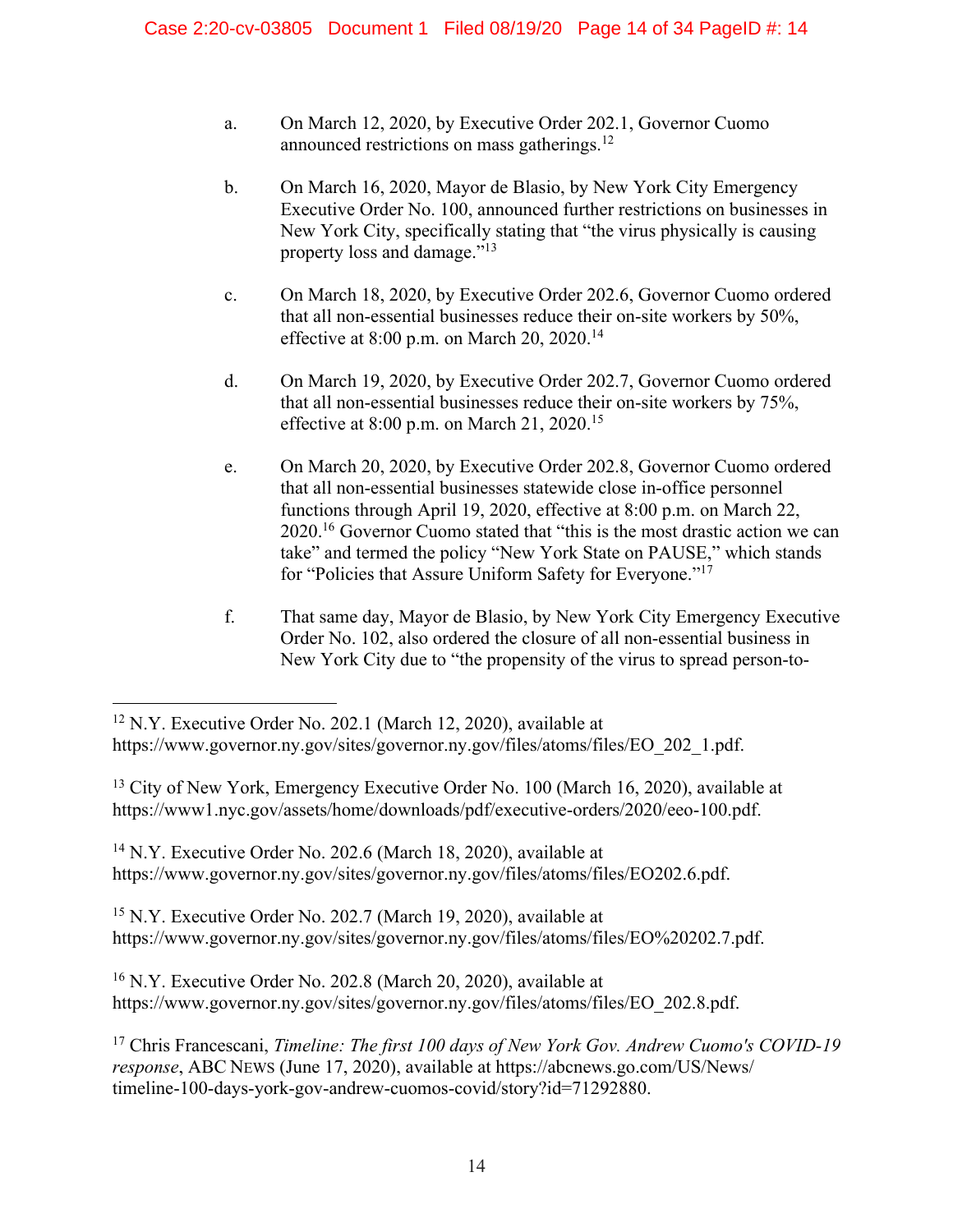person and also because the actions taken to prevent such spread have led to property loss and damage."18

- g. On April 7, 2020, by Executive Order 202.14, Governor Cuomo extended the New York State on PAUSE order through April 29, 2020.19 On April 16, 2020, by Executive Order 202.18, the stay at home order was extended again through May 15, 2020.
- h. On April 15, 2020, by Executive Order 202.17, Governor Cuomo ordered the mandatory use of "face-covering[s]" when in any "public place."<sup>20</sup>

# **B. New York is Slow to Reopen in May, June, and July.**

54. By mid-May, New York City alone had over half of the State's cases.<sup>21</sup>

Consequently, New York City has been particularly slow to reopen.

55. Fears remain that a second wave of COVID-19 could surge in the State of New

York, like they have in other parts of the country, and Governor Cuomo has threatened to close

down parts of the state again if social distancing guidelines are not met.<sup>22</sup> We are painfully aware

now that an outbreak anywhere is an outbreak everywhere," he said. "The virus is spreading. It's

 $20$  N.Y. Executive Order No. 202.17 (April 15, 2020), available at https://www.governor.ny.gov/sites/governor.ny.gov/files/atoms/files/EO\_202.17.pdf.

21 Joe Sexton and Joaquin Sapien, *Two Coasts. One Virus. How New York Suffered Nearly 10 Times the Number of Deaths as California*, PROPUBLICA (May 16, 2020), available at https://www.propublica.org/article/two-coasts-one-virus-how-new-york-suffered-nearly-10 times-the-number-of-deaths-as-california.

<sup>&</sup>lt;sup>18</sup> City of New York, Emergency Executive Order No. 102 (March 20, 2020), available at https://www1.nyc.gov/assets/home/downloads/pdf/executive-orders/2020/eeo-102.pdf.

<sup>19</sup> N.Y. Executive Order No. 202.14 (April 7, 2020), available at https://www.governor.ny.gov/sites/governor.ny.gov/files/atoms/files/EO\_202.14\_final.pdf.

<sup>22</sup> Teo Armus, *As maskless New Yorkers crowd outside bars, Cuomo threatens to shut the city back down,* WASHINGTON POST (July 15, 2020), available at https://www.washingtonpost.com /nation/2020/06/15/ny-bars-reopen-cuomo/.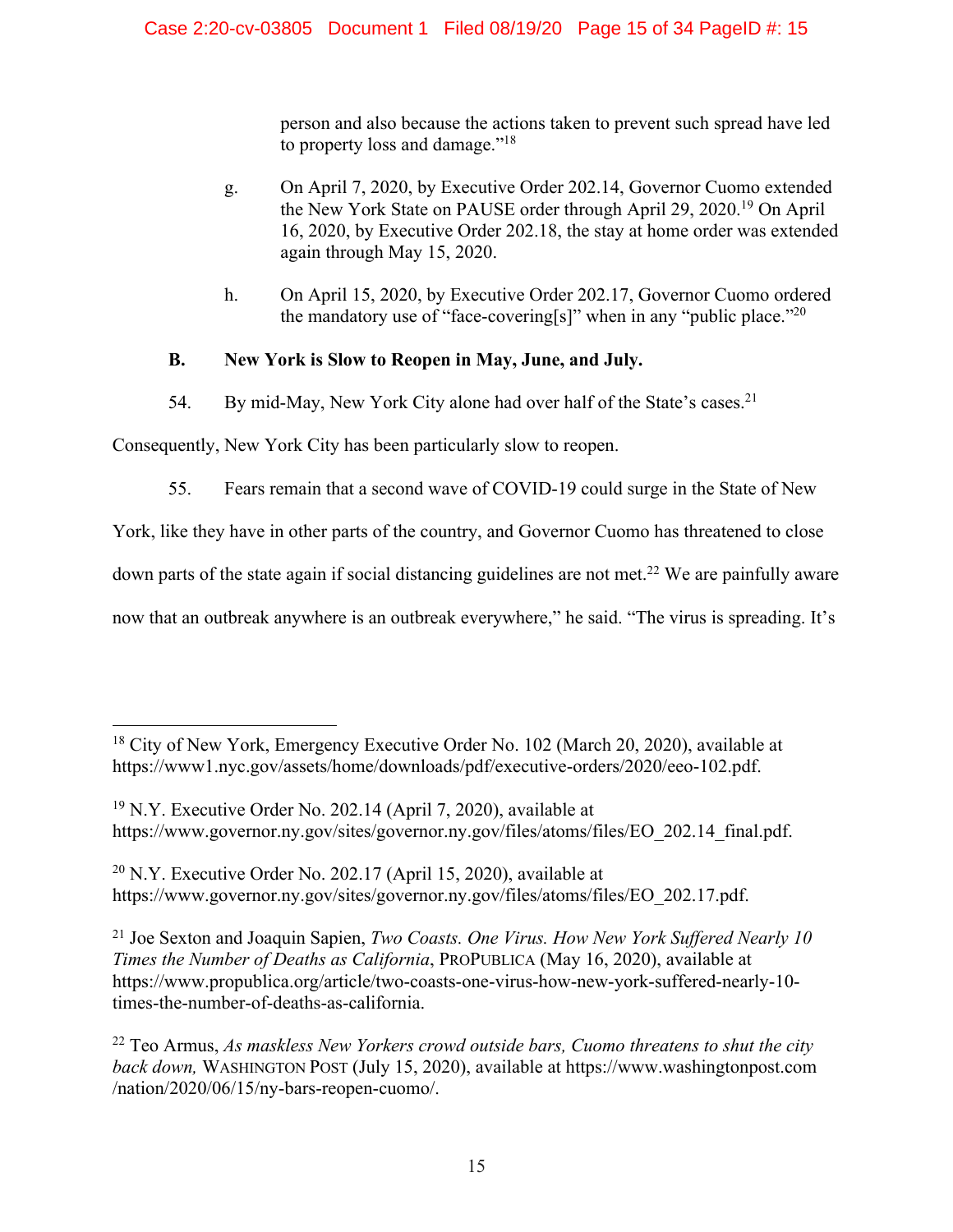## Case 2:20-cv-03805 Document 1 Filed 08/19/20 Page 16 of 34 PageID #: 16

all across the country. It's getting worse and it will have an effect on New York." <sup>23</sup>

56. As of August 18, 2020, there were over 430,000 confirmed cases of COVID-19 and 32,435 deaths reported in the State of New York.24

# **IV. Plaintiffs' Losses Due to the COVID-19 Pandemic and Resulting Closure Orders.**

57. Plaintiff MAIA's and Plaintiff Sadeghi's insured locations are considered "nonessential" businesses pursuant to the Closure Orders.

58. Plaintiff Optimum Health's insured locations are considered "essential" businesses pursuant to the Closure Orders.

59. As a result of the COVID-19 pandemic and the Closure Orders, Plaintiff MAIA was required to close its storefront and suspend its in-person workforce on March 21, 2020, thereby requiring it to cease its business operations completely across all locations. Plaintiff MAIA remained completely closed until June 10, 2020, at which time it was allowed to partially reopen but with stringent capacity and service limitations. Since June 10, 2020, MAIA has only been permitted to operate at 50% customer capacity and has been limited to providing only salon and spa services that can be performed while customers are wearing face masks, meaning a significant portion of its business—including, but not limited to, facials, make up services, and facial waxing—is still completely shut down.

60. As a result of the COVID-19 pandemic and the Closure Orders, Plaintiff Sadeghi was required to close his ophthalmology offices and suspend his in-person workforce on March

23 Press Release, *Governor Cuomo Announces New York City Cleared by Global Health Experts to Enter Phase Four of Reopening Monday, July 20th*, (July 17, 2020), available at https://www.governor.ny.gov/news/governor-cuomo-announces-new-york-city-cleared-globalhealth-experts-enter-phase-four-reopening.

<sup>24</sup> *New York Coronavirus Map and Case Count*, NEW YORK TIMES (August 18, 2020), available at https://www.nytimes.com/interactive/2020/us/new-york-coronavirus-cases.html.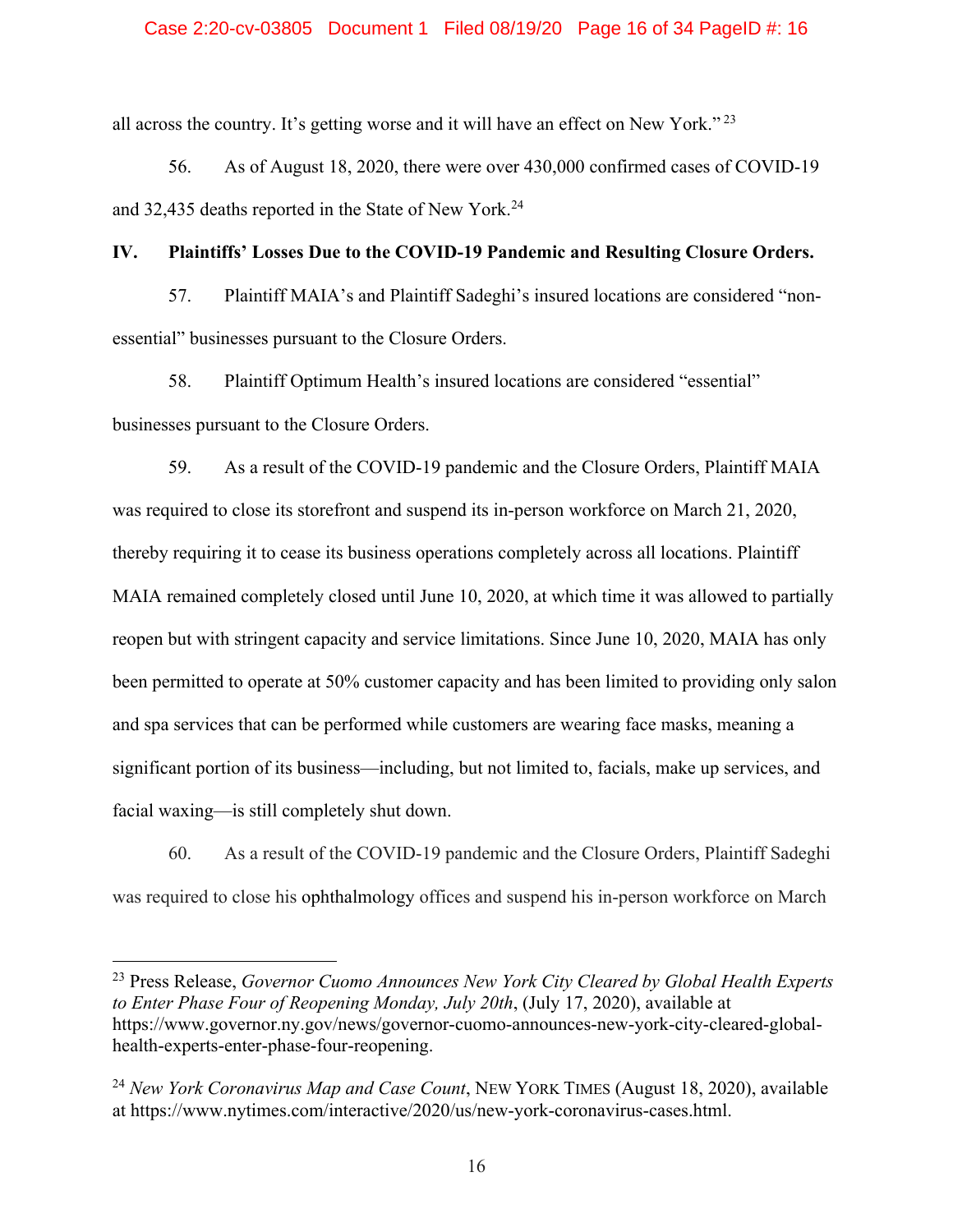### Case 2:20-cv-03805 Document 1 Filed 08/19/20 Page 17 of 34 PageID #: 17

21, 2020, thereby requiring him to cease his business operations completely across all locations. Dr. Sadeghi's offices remained completely closed until June 8, 2020, at which time he was allowed to partially reopen but with stringent capacity limitations. Since June 8, 2020, Dr. Sadeghi's offices have only been permitted to operate at 30% patient capacity.

61. As a result of the COVID-19 pandemic and the Closure Orders, Plaintiff Optimum Health has been required to significantly limit its physical therapy practice in order to comply with mandated social distancing measures. From March 21, 2020 to June 8, 2020, Optimum Health was only permitted to have 10 people present at each of its two locations, and its hours of operation were limited to 8 hours per day. On June 8, 2020, the allowable number of persons present per location slightly increased to 15 people per location, but the 8-hour restriction remained.

62. Human interaction is critical—and indeed, unavoidable—for each Plaintiff's business. However, the hazardous presence of human respiratory droplets on or around Plaintiffs' premises (and the risk of a continued hazard should business continue as usual) has damaged the property and has rendered the premises unsafe, uninhabitable, and unfit for their intended use (*i.e.*, for spa and salon services, eye surgeries, and in-person physical therapy).

63. Ultimately, the Closure Orders prohibited the public from accessing Plaintiffs' insured premises, thereby causing the necessary suspension of their operations.

64. Moreover, the continuous presence of COVID-19 particles in, on, or around Plaintiffs' premises has damaged property by infecting it and has rendered the premises unsafe, uninhabitable, and unfit for their intended use.

65. Upon information and belief, people carrying COVID-19 particles in, on, or about their person, have been physically present at or around Plaintiffs' insured premises during the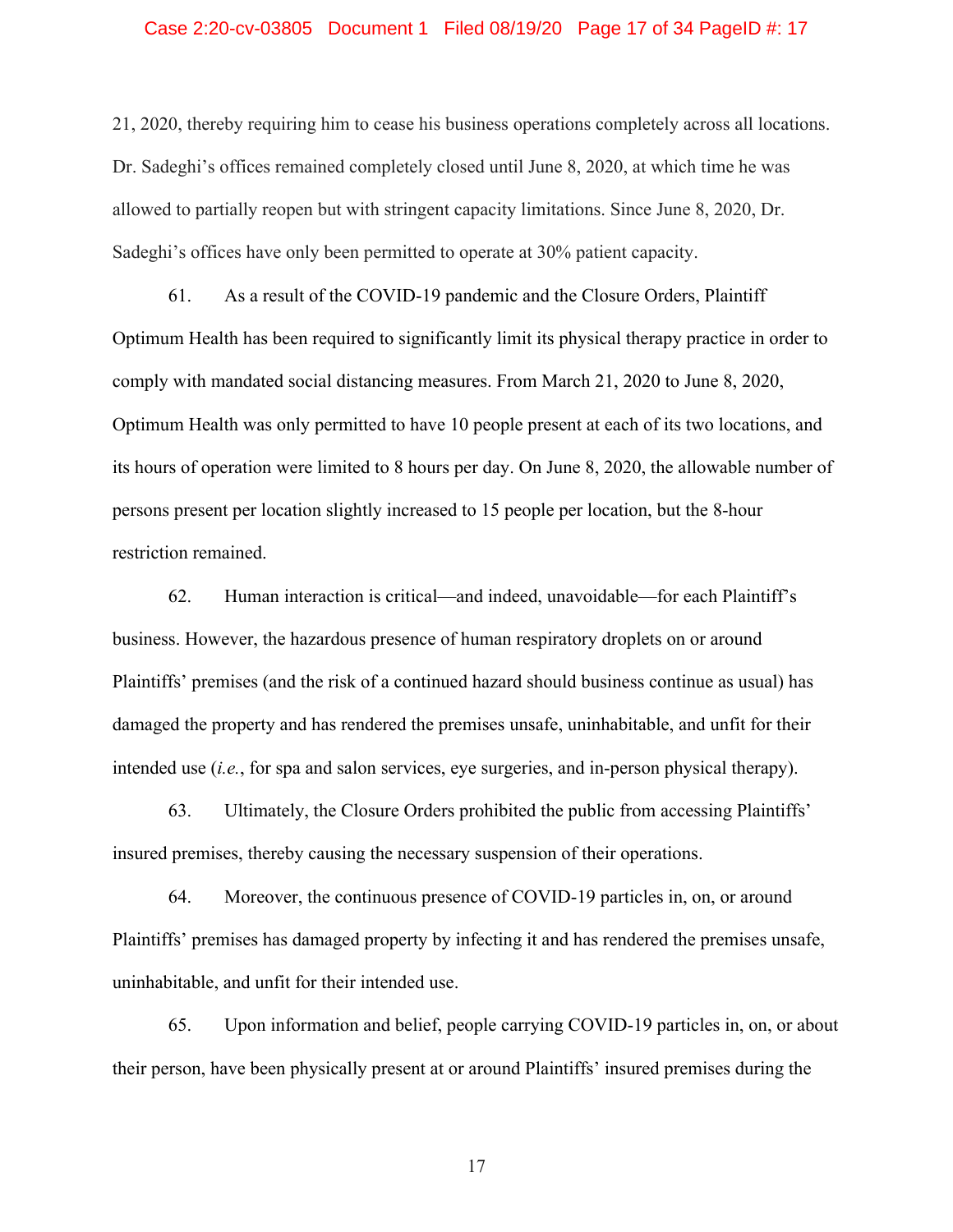### Case 2:20-cv-03805 Document 1 Filed 08/19/20 Page 18 of 34 PageID #: 18

time the Policies were in effect.

66. Upon information and belief, human respiratory droplets and/or COVID-19 virus particles have been physically present at or around Plaintiffs' insured premises—both airborne and on surfaces and items of property at or around Plaintiffs' premises—during the time the Policies were in effect.

67. Plaintiffs have sustained direct physical loss and physical damage to items of property located at their premises and direct physical loss and physical damage to their premises described in the Policies as a result of the presence of COVID-19 particles, hazardous human respiratory droplets, and/or the COVID-19 pandemic. The COVID-19 pandemic and the presence of hazardous respiratory droplets caused direct physical loss of and/or physical damage to the premises insured under the Policies by, among other things, damaging the property, denying access to the property, preventing customers from physically occupying the property, causing the property to be physically uninhabitable by customers, causing their function to be nearly eliminated or destroyed, and/or causing a suspension of business operations on the premises.

68. Plaintiffs have incurred substantial Business Income losses and Extra Expense caused by: (i) the COVID-19 pandemic and the presence of hazardous respiratory droplets at or around Plaintiffs' insured premises, and (ii) the Closure Orders which prohibit access to Plaintiffs' insured premises or the sale of Plaintiffs' products and services.

# **V. Defendants' Denial of Plaintiffs' Claims for Coverage.**

69. Plaintiffs, like countless other New York businesses, submitted timely insurance claims to Defendants requesting coverage for their business interruption losses and extra expenses promised under the Policies.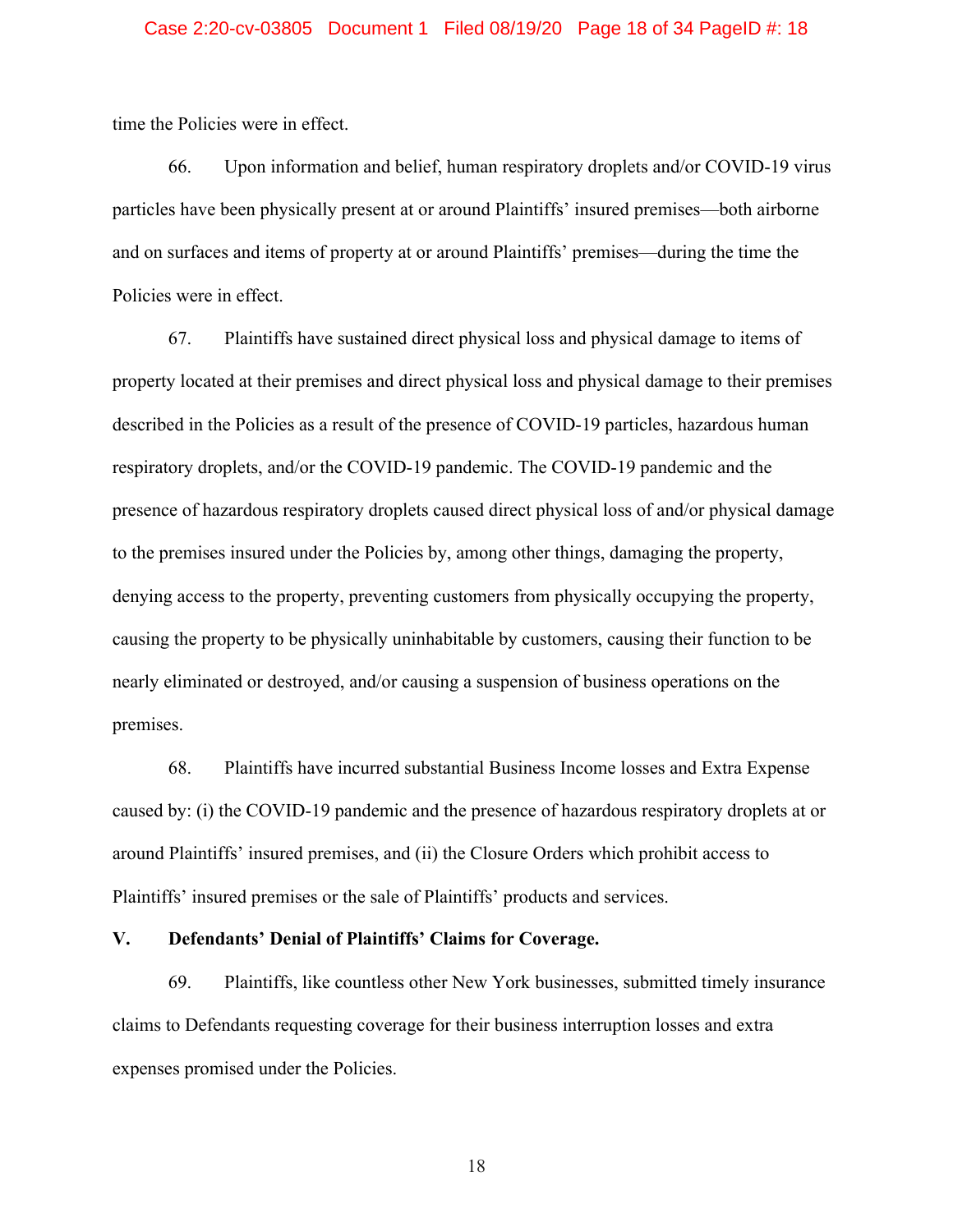## Case 2:20-cv-03805 Document 1 Filed 08/19/20 Page 19 of 34 PageID #: 19

70. On April 3, 2020, Defendant Sentinel denied Plaintiff Optimum Health's claim in writing. (*See* April 3, 2020 Denial Letter, attached hereto as Exhibit D.)

71. On April 7, 2020, Defendant Twin City denied Plaintiff Sadeghi's claim in writing. (*See* April 7, 2020 Denial Letter, attached hereto as Exhibit E.)

72. On May 8, 2020, Defendant Sentinel denied Plaintiff MAIA's claim in writing. (*See* May 8, 2020 Denial Letter, attached hereto as Exhibit F.)

73. Upon information and belief, Defendants have uniformly refused to provide Business Income, Extended Business Income, Extra Expense, and Civil Authority coverage to most, if not all, insured businesses that have claimed business interruption losses and/or extra expense as a result of COVID-19 and the Closure Orders, as described below.

74. In the wake of the COVID-19 pandemic, Hartford published a notice to its website, stating:

> We're closely monitoring COVID-19, and we know it's affecting businesses across the country. Although most property insurance includes business interruption coverage, coverage may be unavailable or limited because viruses generally do not cause physical loss or damage to property as required by the policy.25

75. Defendants categorically issued denials without first conducting a meaningful coverage investigation. Defendants considered only their own interests and did not meaningfully consider and address the coverage options available to policyholders but proceeded only according to its one-sided and self-serving interpretation of the Policies.

76. Defendants ignored their duty to interpret any exclusions narrowly, took advantage of the power and information asymmetries between insurers and their insured, and

<sup>25</sup> *Commercial Property Claims*, THE HARTFORD, available at

https://www.thehartford.com/commercial-property-insurance/claims.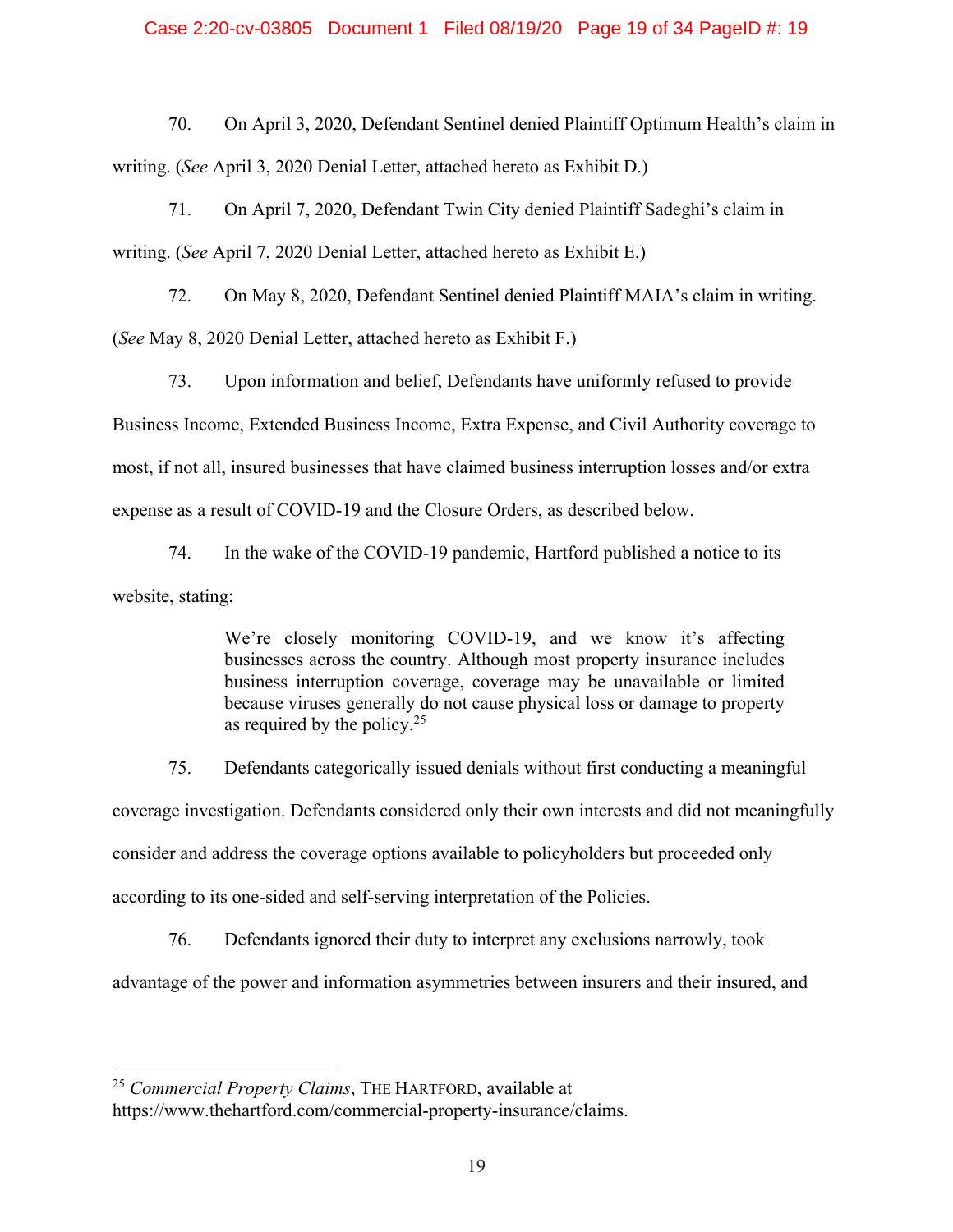### Case 2:20-cv-03805 Document 1 Filed 08/19/20 Page 20 of 34 PageID #: 20

construed the policy language beyond reason and in favor of denial.

77. Defendants' denial of Plaintiffs' independent claims for Civil Authority coverage underscores the shortcomings in their investigations of Plaintiffs' claims more generally by making no mention whatsoever of any of Plaintiffs' specific locations or the facts affecting the suspension of operations at any of those locations. In fact, Defendants did not mention a single civil authority order. Instead, Defendants claimed ignorance reciting that they have "no information to indicate that a civil authority issued an order as a direct result of a covered cause of loss to property in the immediate area of your scheduled premises," and thus there is no civil authority coverage. *See* Exhibits D–F. Upon information and belief, Defendants uniformly stated this conclusion to Plaintiffs and other policyholders without undertaking any investigation into claims that COVID-19 and/or the resulting Closure Orders caused physical loss of and damage to the insured premises and to property in the immediate area of the insured premises.

78. Upon information and belief, Defendants also instructed insurance brokers to discourage policyholders from filing claims and promulgated the false conclusion that no coverage was available under the Special Property Coverage Form.

79. Upon information and belief, Defendants made these statements in furtherance of a corporate strategy designed to intentionally mislead policyholders about the relevant coverage terms in their policies and the force and effect of certain coverage provisions and to discourage policyholders from filing claims for losses arising from COVID-19-related business interruptions.

80. This conduct makes it clear that Defendants were not making coverage determinations based on the facts of the claims and the language of the policies that they issued, but rather based on the financial impact that the pandemic would have upon the insurance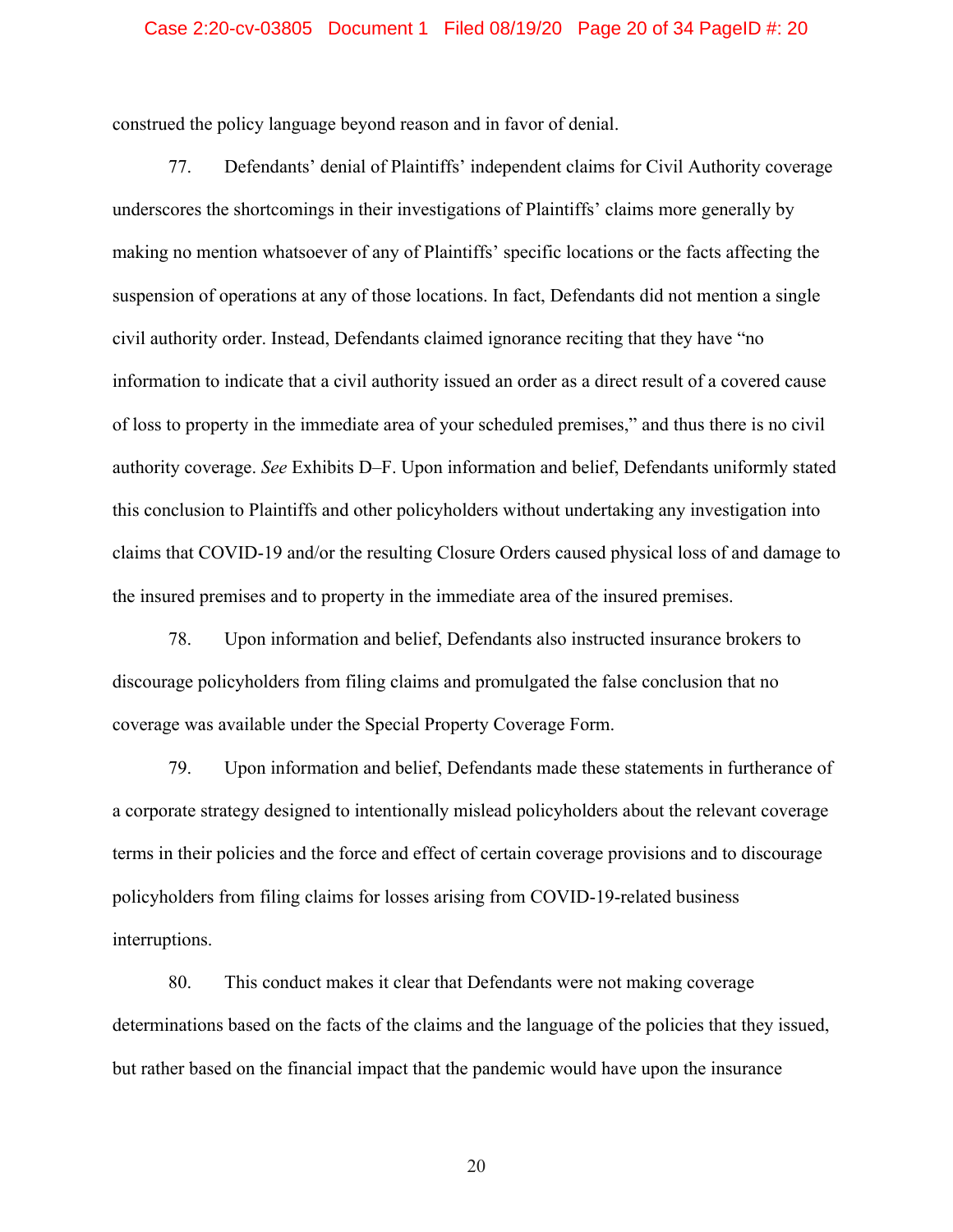### Case 2:20-cv-03805 Document 1 Filed 08/19/20 Page 21 of 34 PageID #: 21

industry if Defendants covered the losses as required by the language of their own policies. Simply put, Defendants put their own financial interests ahead of the interests of their policyholders (and taxpayers), in violation of New York law.

81. Finally, unlike many commercial property policies available on the market, the "all-risk" Hartford Policies that Defendants sold to Plaintiffs do not exclude loss caused by a virus. In fact, Hartford went so far as to create a "Limited Fungi, Bacteria or Virus Coverage" endorsement—which excludes loss or damage caused by the presence of a virus and which Hartford has included in other commercial property policies containing the Special Property Coverage Form—but did not include that endorsement in Plaintiffs' Policies. Thus, Plaintiffs reasonably expected that the Hartford insurance Policies they purchased from Defendants included coverage for business interruption damage/loss caused by viruses like COVID-19.

82. Indeed, Defendants could have excluded pandemic-related losses under the Special Property Coverage Form or another endorsement to the Policies, as they and other insurers frequently do. The Insurance Services Office, Inc. ("ISO") frequently drafts form endorsements to clarify policy coverage in anticipated disputes, which insurers regularly incorporate into their policies. In 2006, the ISO drafted a new endorsement, CP 01 40 07 06, acknowledging that claims for business interruption losses would be filed under existing policy language for losses resulting from the presence of disease-causing agents. Endorsement CP 01 40 07 06, which other insurers have since incorporated in policies, provides that the insurer "will not pay for loss or damage caused by or resulting from any virus, bacterium or other microorganism that induces or is capable of inducing physical distress, illness or disease." Defendants did not include any language to this effect in the Special Property Coverage Form, nor did they include this endorsement in the Policies.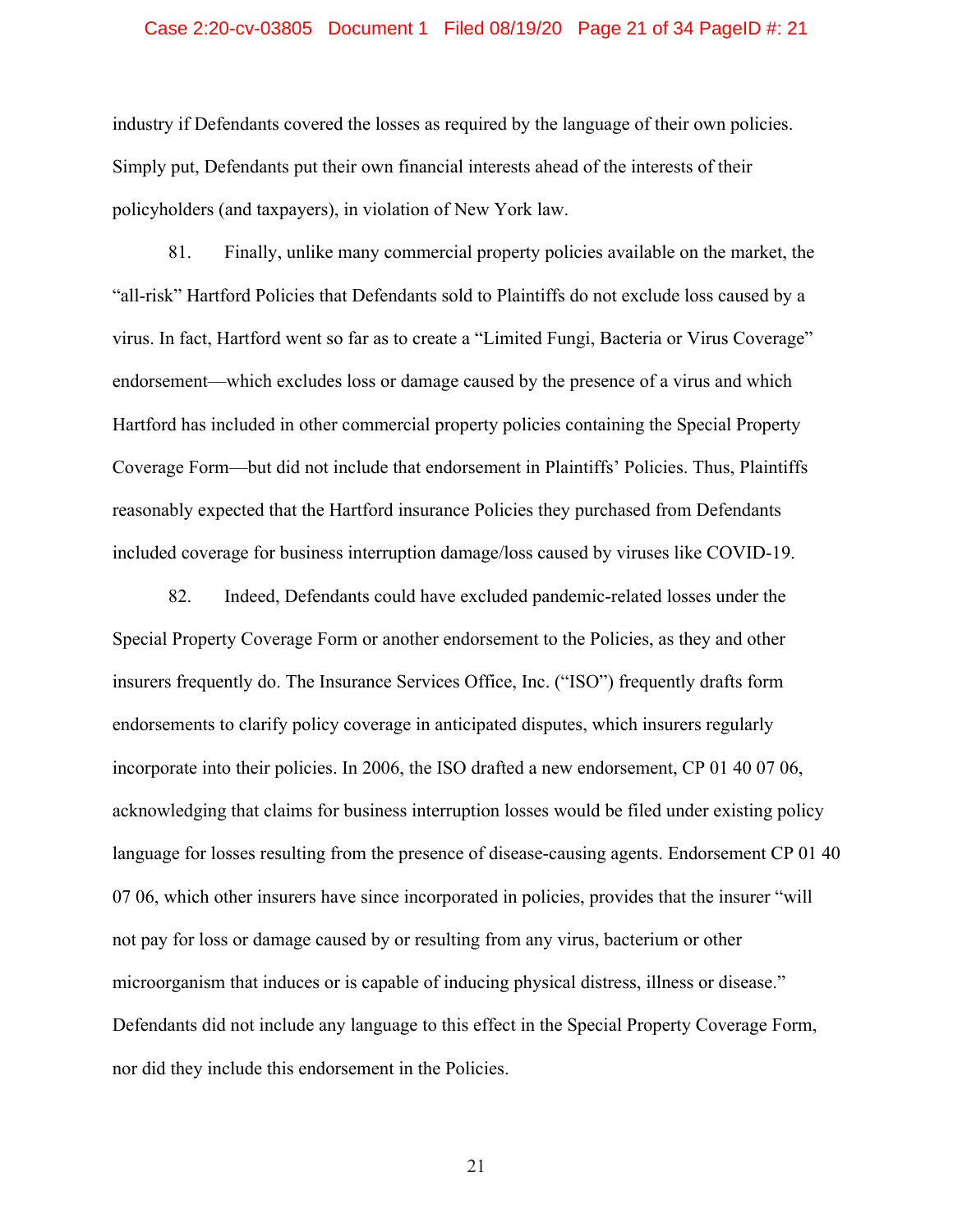### Case 2:20-cv-03805 Document 1 Filed 08/19/20 Page 22 of 34 PageID #: 22

83. Instead, Defendants waited until after they collected Plaintiffs' premiums, and after a pandemic and the resulting Closure Orders caused catastrophic business losses to Plaintiffs, to attempt to limit their exposure on the back-end through their erroneous assertion that the presence of COVID-19 is not a physical "loss" or damage and is therefore not a covered cause of loss under the Policies.

84. That the insurance industry has created and often uses specific exclusions for pandemic-related losses under similar commercial property policies, and that Hartford itself has created and used virus exclusions in other commercial property policies, undermines Defendants' claim that the presence of a virus, like COVID-19, did not cause physical "loss" or damage to Plaintiffs' premises. Indeed, if a virus could not result in physical "loss" or damage to property, such specific exclusions for pandemic or virus-related losses would be unnecessary.

85. Thus, Defendants' swift and wholesale denial of coverage is arbitrary, unreasonable, and inconsistent with the facts and plain language of the Policies. Upon information and belief, Defendants' denials were driven by Defendants' desire to reduce or extinguish their own financial exposure to the economic fallout caused by the COVID-19 crisis, rather than their obligations to initiate, as is their legal duty, a full and fair investigation of the claims and a careful review of the Policies they sold to Plaintiffs.

# **CLASS ALLEGATIONS**

86. **Class Definition:** Pursuant to Federal Rules of Civil Procedure 23(a), 23(b)(1), 23(b)(2), and 23(b)(3), Plaintiffs bring this action on behalf of themselves and two classes of similarly situated individuals defined as follows:

> **Non-Essential Business Class:** All persons and entities that own an interest in a New York business that: (1) are not considered an "essential business" or "entity providing essential services or functions" pursuant to the Closure Orders, (2) purchased an insurance policy issued by any Defendants in this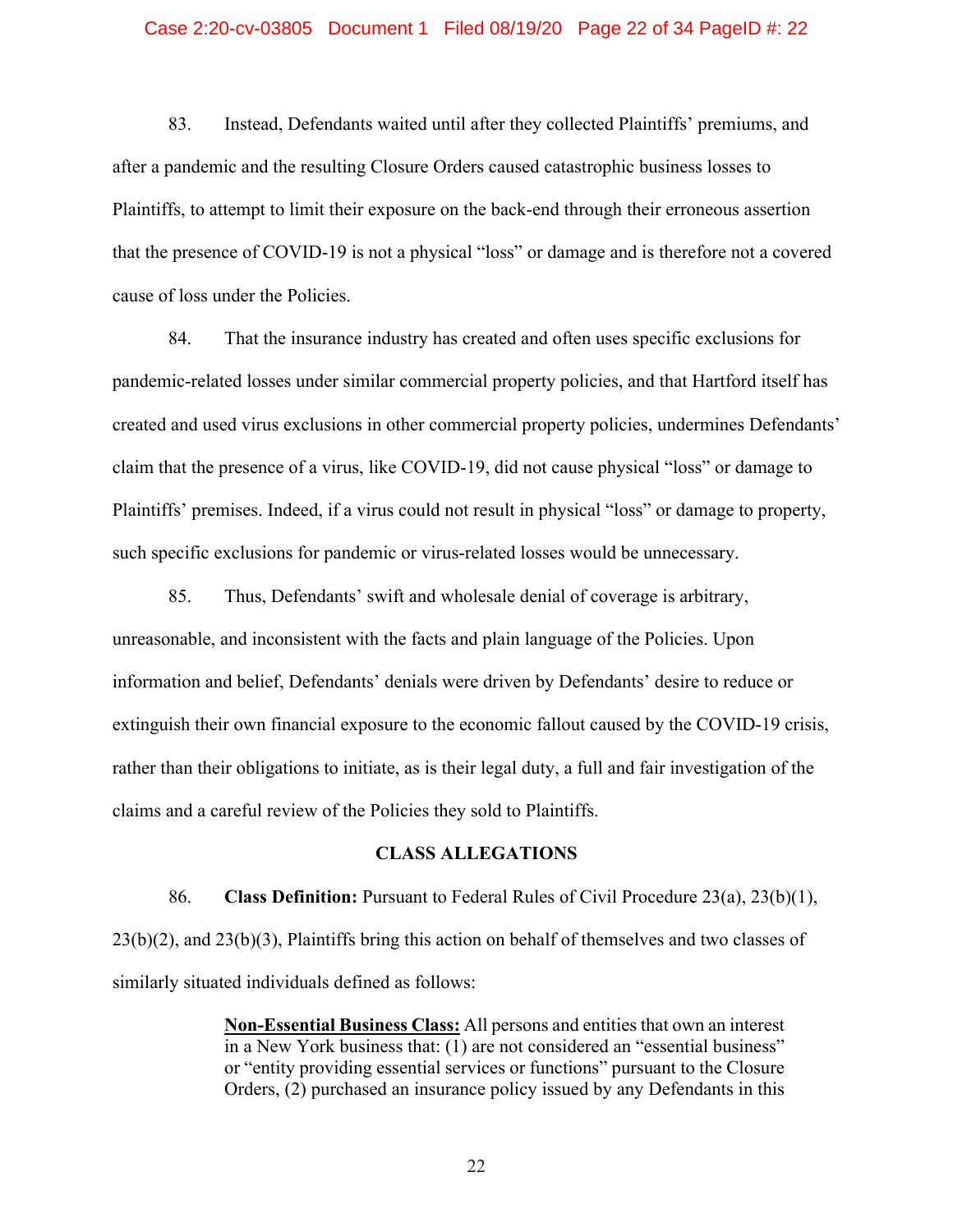Action, (3) have Business Income, Extended Business Income, Extra Expense, and/or Civil Authority coverage to insure property under Hartford's Special Property Coverage Form, No. SS 00 07 07 05, or any other Hartford coverage form with identical language, (4) do not have a "Limited Fungi, Bacteria or Virus Coverage" endorsement, (5) suffered Business Income and/or Extra Expense losses due to the COVID-19 pandemic, (6) have made an insurance claim for losses, and (7) have been denied coverage.

**Essential Business Class:** All persons and entities that own an interest in a New York business that: (1) are considered an "essential business" or "entity providing essential services or functions" pursuant to the Closure Orders, (2) purchased an insurance policy issued by any Defendants in this Action, (3) have Business Income, Extended Business Income, Extra Expense, and/or Civil Authority coverage to insure property under Hartford's Special Property Coverage Form, No. SS 00 07 07 05, or any other Hartford coverage form with identical language (4) do not have a "Limited Fungi, Bacteria or Virus Coverage" endorsement, (5) suffered Business Income and/or Extra Expense losses due to the COVID-19 pandemic, (6) have made an insurance claim for losses, and (7) have been denied coverage.

The Non-Essential Business Class and Essential Business Class are referred to collectively as the

"Class" The following people are excluded from the Class: (1) any Judge or Magistrate presiding

over this action and the members of their family; (2) Defendants, Defendants' subsidiaries,

parents, successors, predecessors, and any entity in which the Defendants or their parents have a

controlling interest and their current or former employees, officers and directors; (3) persons who

properly execute and file a timely request for exclusion from the Class; (4) persons whose claims

in this matter have been finally adjudicated on the merits or otherwise released; (5) Plaintiffs'

counsel and Defendants' counsel; and (6) the legal representatives, successors, and assigns of any such excluded persons.

87. **Numerosity:** The exact number of members of the Class is unknown, but

individual joinder in this case is impracticable. The Class likely consists of hundreds if not thousands of members. Members of the Class can be easily identified through Defendants'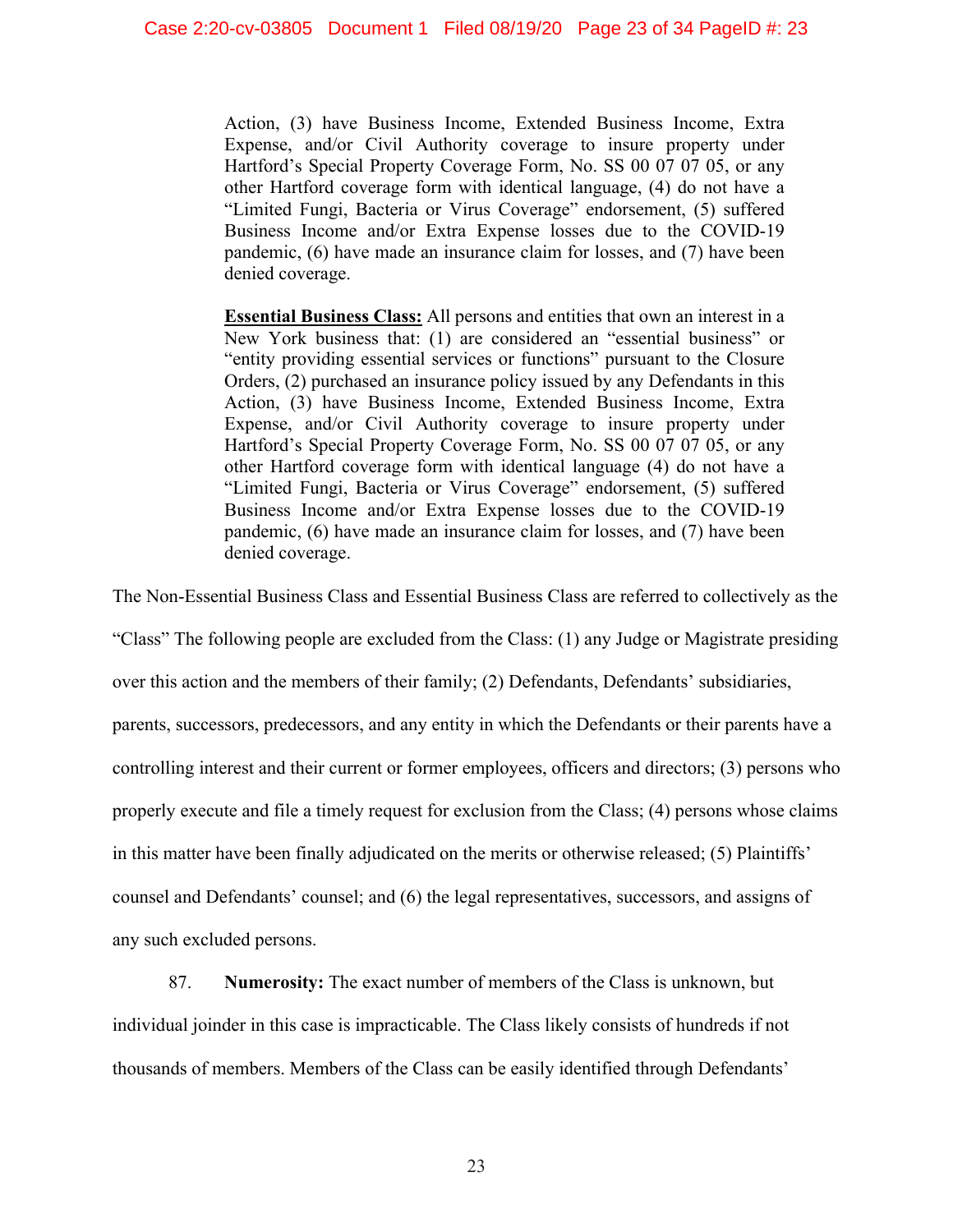records.

88. **Commonality and Predominance:** There are many questions of law and fact common to the claims of Plaintiffs and the other members of the Class, and those questions predominate over any questions that may affect individual members of the Class. Common questions for the Class include but are not limited to the following:

- a. Whether Defendants issued all-risk insurance policies to Plaintiffs and members of the Class in exchange for payment of premiums by Plaintiffs and the Class members;
- b. Whether Plaintiffs and the Class suffered a covered loss based on the common policies issued to Plaintiffs and members of the Class;
- c. Whether Defendants wrongfully denied all claims based on COVID-19;
- d. Whether COVID-19 causes "direct physical loss of or physical damage to" property;
- e. Whether Defendants' Business Income coverage applies to a suspension of business caused by COVID-19;
- f. Whether any of the Closure Orders constitute an "order of a civil authority;"
- g. Whether Defendants' Civil Authority coverage applies to a loss of Business Income caused by the Closure Orders requiring the suspension of business as a result of COVID-19;
- h. Whether Defendants' Extra Expense coverage applies to efforts to minimize a loss caused by COVID-19;
- i. Whether Defendants' have breached their contracts of insurance through a blanket denial of all claims based on business interruption, income loss or closures related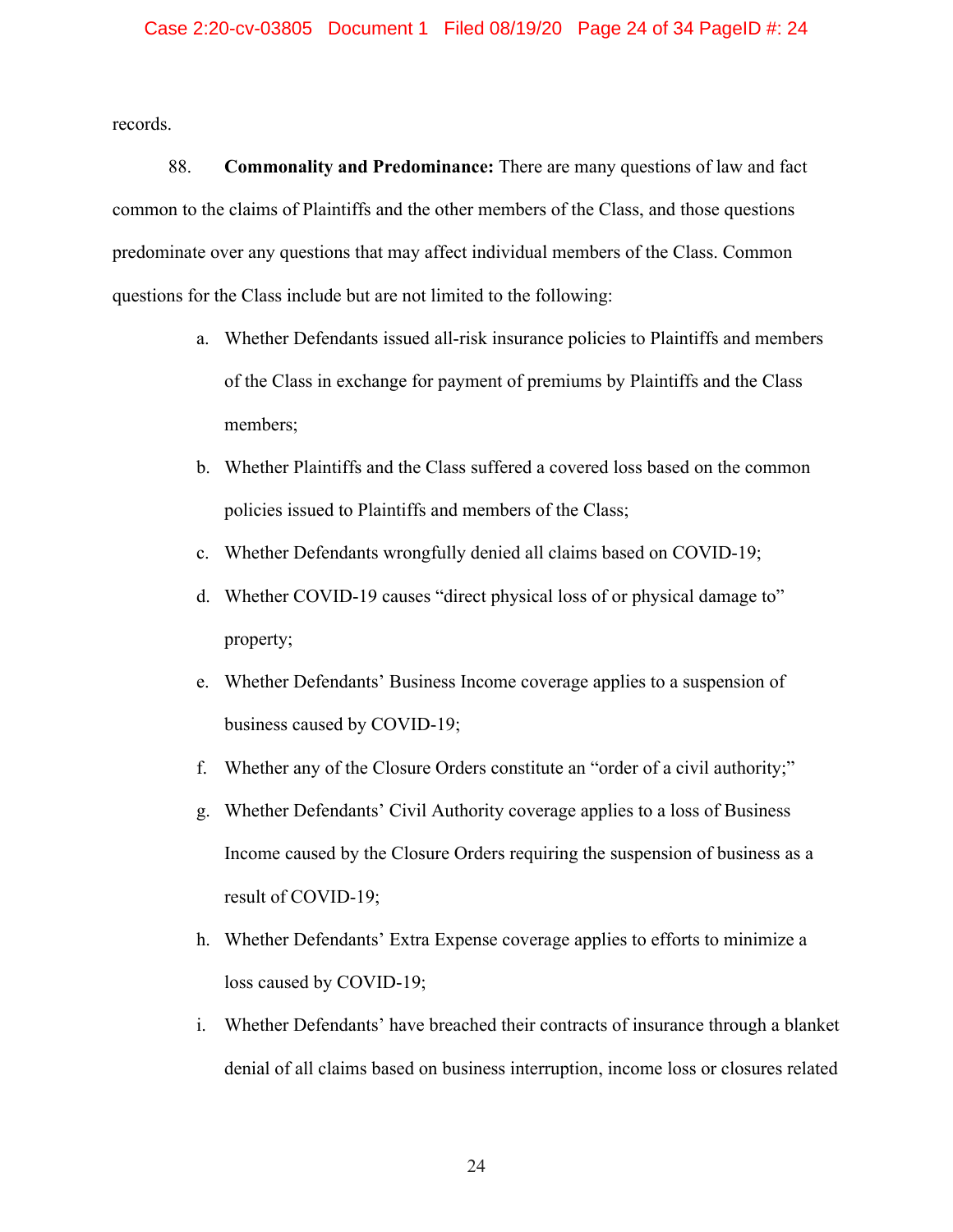to COVID-19 and the Closure Orders; and

j. Whether Plaintiffs and the Class are entitled to an award of reasonable attorney fees, interest and costs.

89. **Typicality:** Plaintiffs' claims are typical of the claims of the other members of the Class in that Plaintiffs and members of the Class purchased identical insurance coverage from Defendants containing identical language regarding Business Income losses and Extra Expense, their coverage claims for COVID-19 losses were denied by Defendants, and they have sustained damages arising out of Defendants' wrongful denials.

90. **Adequate Representation:** Plaintiffs have and will continue to fairly and adequately represent and protect the interests of the Class and have retained counsel competent and experienced in complex litigation and class actions. Plaintiffs have no interests antagonistic to those of the Class, and Defendants have no defenses unique to Plaintiffs. Plaintiffs and their counsel are committed to vigorously prosecuting this action on behalf of the members of the Class, and they have the resources to do so. Neither Plaintiffs nor their counsel have any interest adverse to those of the other members of the Class.

91. **Inconsistent or Varying Adjudications and the Risk of Impediments to Other Class Members' Interests:** Plaintiffs seek class-wide adjudication as to the interpretation, and resultant scope, of the Special Property Coverage Form. The prosecution of separate actions by individual members of the Class would create an immediate risk of inconsistent or varying adjudications on this issue, which would establish incompatible standards of conduct for Defendants in evaluating future claims. Moreover, the adjudications sought by Plaintiffs could, as a practical matter, substantially impair or impede the ability of other members of the Class, who are not parties to this action, to protect their interests.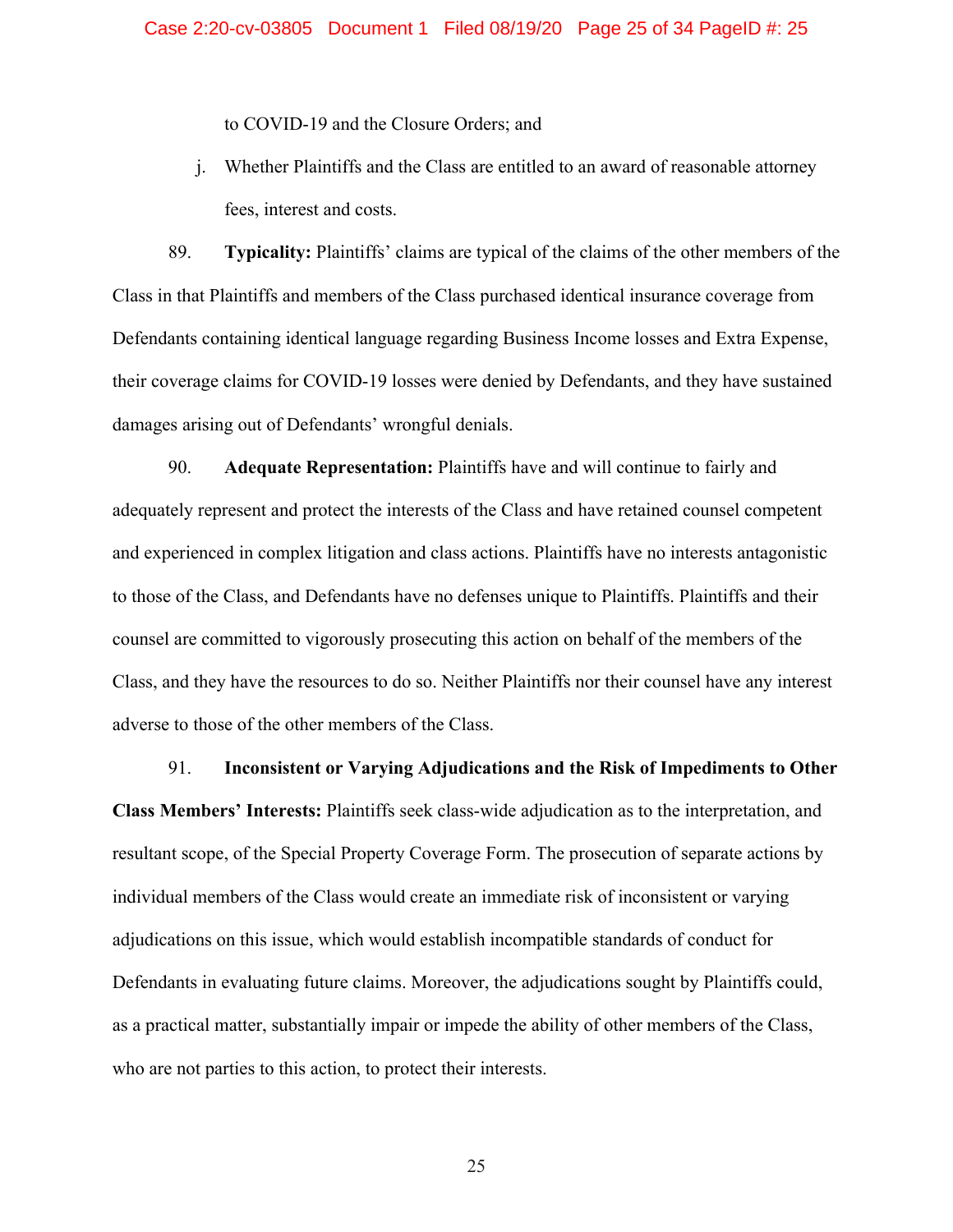92. **Declaratory and Injunctive Relief:** Defendants acted or refused to act on grounds generally applicable to Plaintiffs and the other members of the Class, thereby making appropriate final injunctive relief and declaratory relief, as described below, with respect to the members of the Class.

93. **Superiority:** This class action is appropriate for certification because class proceedings are superior to all other available methods for the fair and efficient adjudication of this controversy and joinder of all members of the Class is impracticable. The prosecution of separate actions by individual members of the Class would impose heavy burdens upon the courts and would create a risk of inconsistent or varying adjudications of the questions of law and fact common to the Class. By contrast, a class action presents far fewer management difficulties and provides the benefits of single adjudication, economy of scale, and comprehensive supervision by a single court. Economies of time, effort, and expense will be fostered, and uniformity of decisions will be ensured.

94. Plaintiffs reserve the right to revise the foregoing "Class Allegations" and "Class Definition" based on facts learned through additional investigation and discovery.

# **FIRST CAUSE OF ACTION Declaratory Relief (On behalf of Plaintiffs and the Class)**

95. Plaintiffs incorporate the foregoing allegations as if fully set forth herein.

96. Plaintiffs' Policies, as well as those of other members of the Class, are insurance contracts under which Defendants were paid premiums in exchange for their promise to pay Plaintiffs' and the Class's losses for claims covered by the Policies.

97. Plaintiffs and other members of the Class have complied with all applicable provisions of the Policies and/or those provisions have been waived by Defendants, or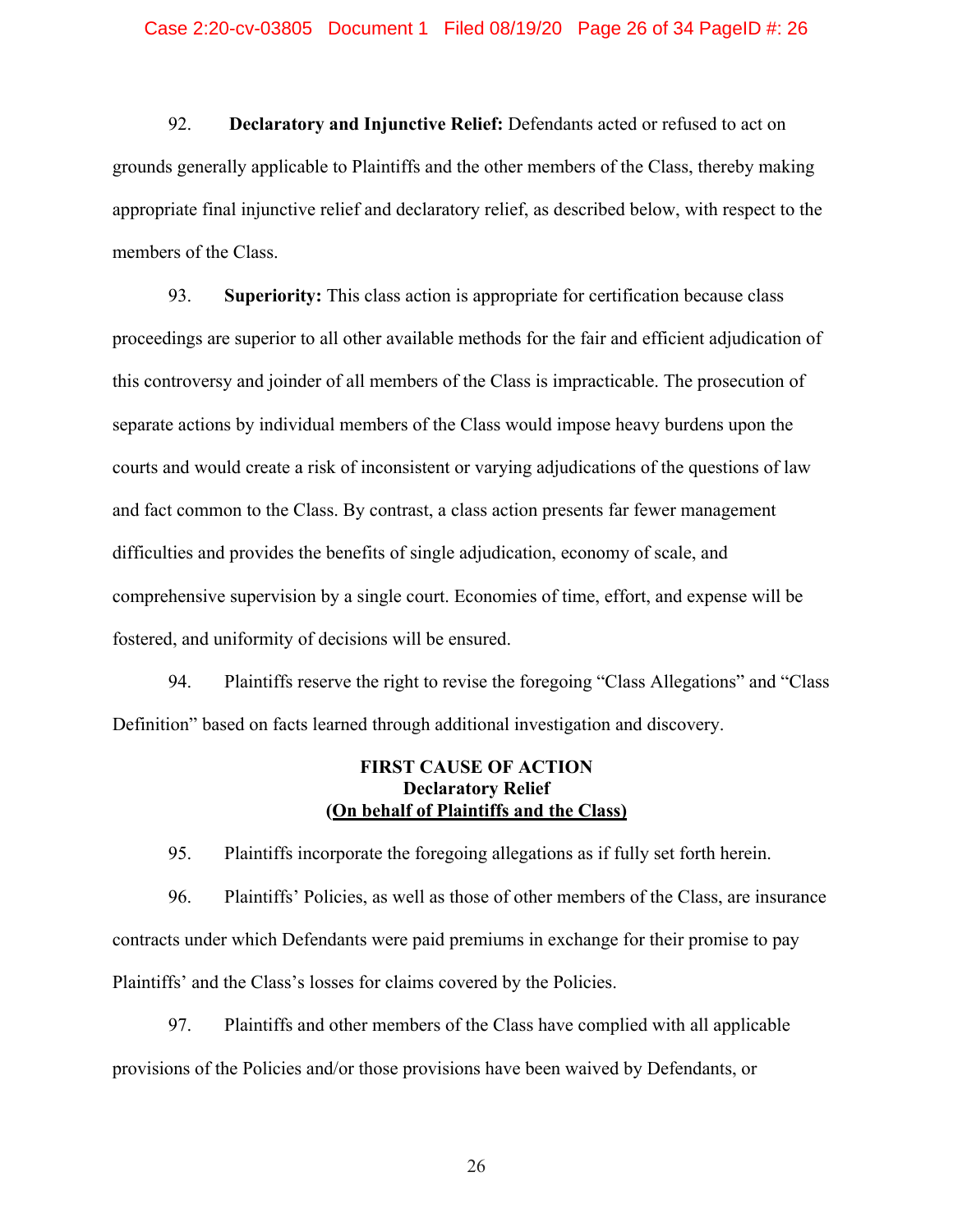### Case 2:20-cv-03805 Document 1 Filed 08/19/20 Page 27 of 34 PageID #: 27

Defendants are estopped from asserting them.

98. Defendants have arbitrarily and without justification refused to reimburse Plaintiffs and members of the Class for any losses incurred by them in connection with the covered business losses and extra expenses related to the Closure Orders and the necessary interruption of their businesses stemming from COVID-19.

99. Defendants have denied claims related to COVID-19 on a uniform and classwide basis, without individual bases or investigations, such that the Court can render declaratory judgment.

100. An actual case or controversy exists regarding Plaintiffs' and the Class's rights and Defendants' obligations under the Policies to reimburse Plaintiffs and the Class for the full amount of losses incurred by Plaintiffs and the Class in connection with the Closure Orders and the suspension of their businesses stemming from COVID-19.

101. Pursuant to 28 U.S.C. § 2201, Plaintiffs and the Class seek a declaratory judgement from this Court declaring the following:

- a. Plaintiffs' and the Class's losses incurred in connection with the Closure Orders and the necessary interruption of their businesses stemming from the COVID-19 pandemic are insured losses under the Special Property Coverage Form;
- b. Defendants have waived any right they may have had to assert defenses to coverage, or otherwise seek to bar or limit coverage for Plaintiffs' and the Class's losses, by issuing blanket coverage denials without conducting a claim investigation as required by law; and
- c. Defendants are obligated to pay Plaintiffs and the Class for the full amount of the losses incurred and to be incurred, in connection with the covered business losses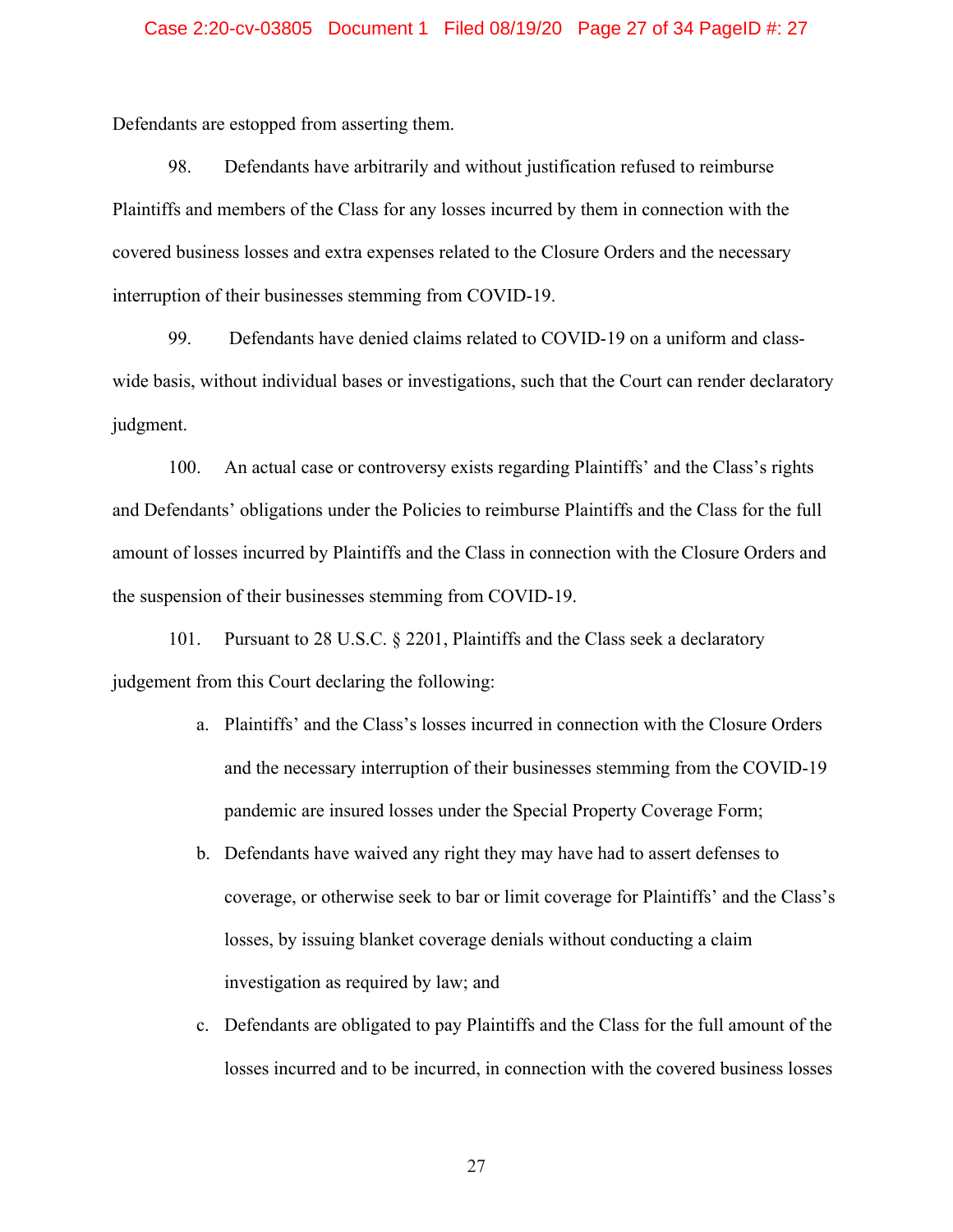### Case 2:20-cv-03805 Document 1 Filed 08/19/20 Page 28 of 34 PageID #: 28

related to the Closure Orders, during the period of restoration and the necessary interruption of their businesses stemming from the COVID-19 pandemic.

# **SECOND CAUSE OF ACTION Breach of Contract (On behalf of Plaintiffs and the Class)**

102. Plaintiffs incorporate the foregoing allegations as if fully set forth herein.

103. Plaintiffs' Policies, as well as those of other members of the Class, are insurance contracts under which Defendants were paid premiums in exchange for their promise to pay Plaintiffs' and the Class's losses for claims covered by the Policies.

104. Plaintiffs and the Class have complied with all applicable provisions of the Policies and/or those provisions have been waived by Defendants, or Defendants are estopped from asserting them, yet Defendants have abrogated their insurance coverage obligations pursuant to the Policies' clear and unambiguous terms.

105. By denying coverage for any business losses and extra expense incurred by

Plaintiffs and the Class in connection with the Closure Orders and the COVID-19 pandemic, Defendants have breached their coverage obligations under the Policies.

106. Defendants knowingly and willfully breached their coverage obligations under the Policies in order to protect Defendants' financial interests in the wake of unanticipated insurance claims related to the COVID-19 pandemic.

107. As a result of Defendants' breaches of the policies, Plaintiffs and the Class have sustained, and continue to sustain, substantial damages for which Defendants are liable, in an amount to be established at trial.

# **THIRD CAUSE OF ACTION Statutory Penalty for Deceptive Practices and/or Bad Faith Denial of Insurance (On behalf of Plaintiffs and the Class)**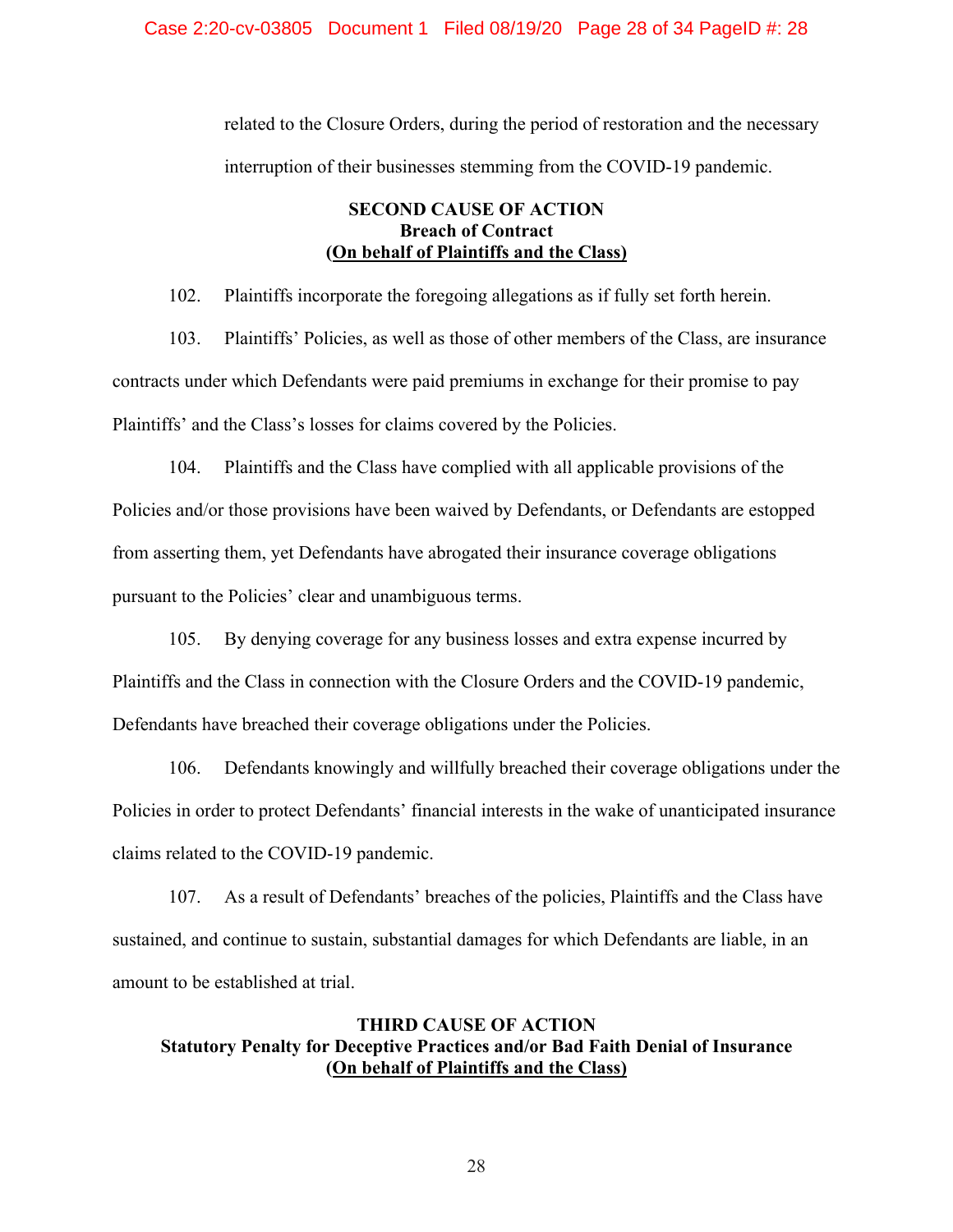### Case 2:20-cv-03805 Document 1 Filed 08/19/20 Page 29 of 34 PageID #: 29

108. Plaintiffs incorporate the foregoing allegations as if fully set forth herein.

109. New York's General Business Law (GBL) § 349(a) makes it unlawful to engage in "[d]eceptive acts or practices in the conduct of any business, trade or commerce or in the furnishing of any service in" the State of New York.

110. Defendants operate their business providing insurance services throughout the State of New York, including to Plaintiffs and members of the Class, and they furnish their policyholders with standard policy forms to be purchased at large, therefore engaging in consumer-oriented conduct within the meaning of GBL § 349. Upon information and belief, Defendants also issued wholesale coverage denials (using form denial letters) to policyholders claiming business interruption losses related to COVID-19.

111. When Plaintiffs and the Class purchased the Policies from Defendants, they reasonably believed that claims for such losses would be assessed in a reasonable and fair manner, including a fair coverage investigation.

112. However, Defendants, finding themselves in troubled economic times, disregarded the ordinary and intended purpose of the Policies' Business Income, Extended Business Income, Civil Authority, and Extra Expense coverage, abandoned the industry's (and their own) standards for fair and comprehensive claims investigation and handling, and immediately and categorically denied claims for losses related to the COVID-19 pandemic, including claims by Plaintiffs and, upon information and belief, the Class.

113. Defendants' immediate coverage denials to Plaintiffs' claims were part of a corporate strategy to deny any claims for losses related to COVID-19, without reference to the facts underlying the claims, the ordinary purpose of the relevant policy provisions, or the specific policy language at issue, and was aimed at all policyholders in the general public.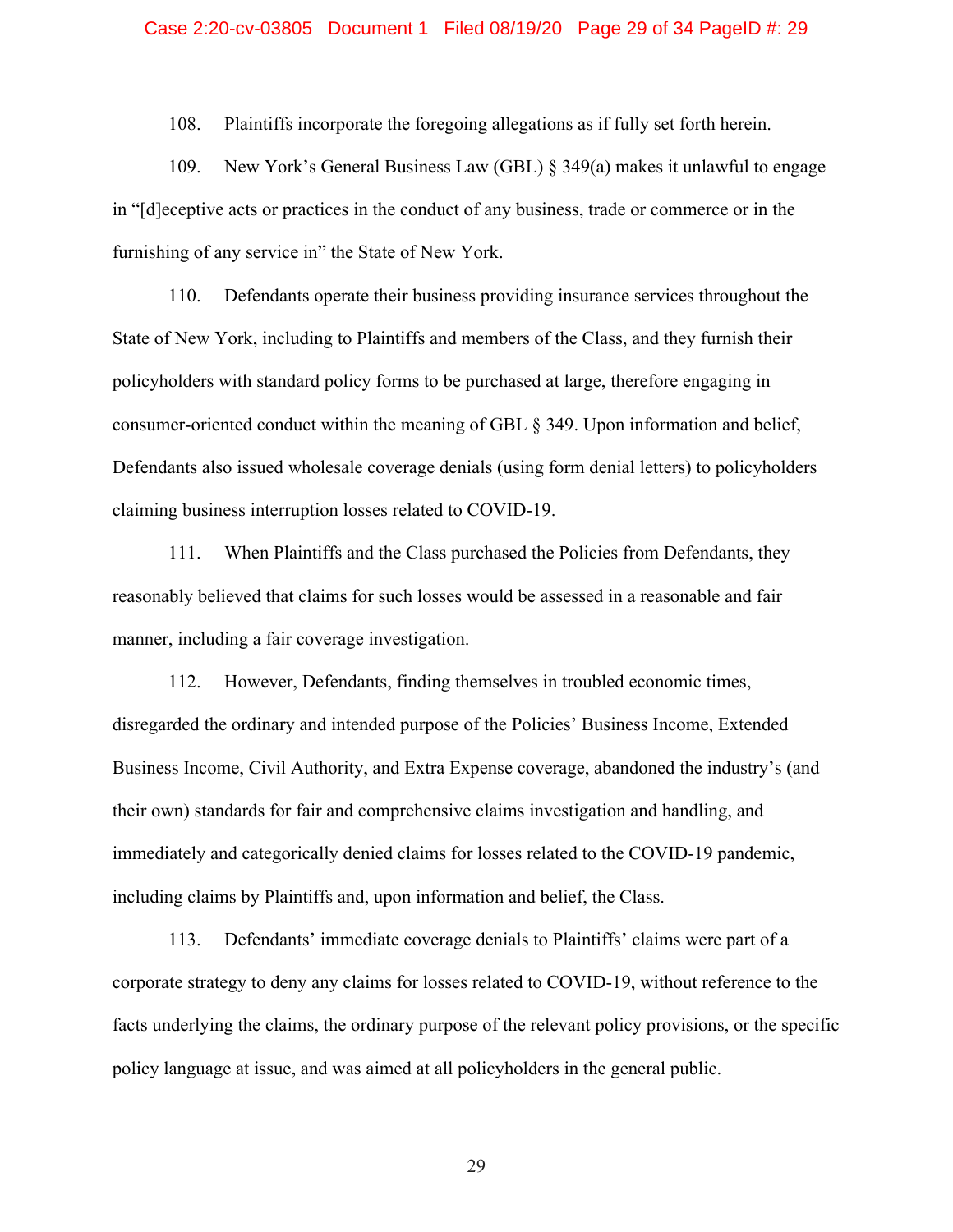### Case 2:20-cv-03805 Document 1 Filed 08/19/20 Page 30 of 34 PageID #: 30

114. Defendants' conduct in denying Plaintiffs'—and, upon information and belief, the Class's—claims also constitutes "unfair claims settlement practices" under New York Insurance Law  $\S 2601$ , which likewise constitutes a deceptive practice under GBL  $\S 349$ .

115. Specifically, Defendants categorically and systematically denied claims related to COVID-19 without investigating or referring to the particular facts and disseminated information to insurance agents, brokers, and the general public designed to mislead policyholders about their coverage rights and to discourage policyholders from even filing claims, in violation of New York Insurance Law that prohibits "knowingly misrepresenting to claimants pertinent facts or policy provisions relating to coverages at issue" and "failing to adopt and implement reasonable standards for the prompt investigation of claims arising under its policies" and requires insurers to "attempt in good faith to effectuate prompt, fair and equitable settlements of claims submitted in which liability has become reasonably clear[.]" *See* § 2601(a)(1), (3), (4).

116. The practices described above were committed by Defendants knowingly and willfully in order to mislead the public, discourage the filing of claims, and avoid paying benefits to policyholders, that is, to protect Defendants' financial interests (at the expense of the insureds) in the wake of a global pandemic.

117. As a consequence of Defendants' actions, Plaintiffs and members of the Class suffered an ascertainable loss of the coverage benefits that they reasonably believed they were entitled to under the Policies. Plaintiffs and members of the Class also suffered damages by paying premiums to Defendants for policy coverage and claims processing standards that they did not receive. Plaintiffs thus request that the Court enter a judgment in favor of Plaintiffs and the Class and against Defendants for the premiums they paid to Defendants and/or the coverage benefits that they reasonably believed they were entitled to but did not receive, in an amount to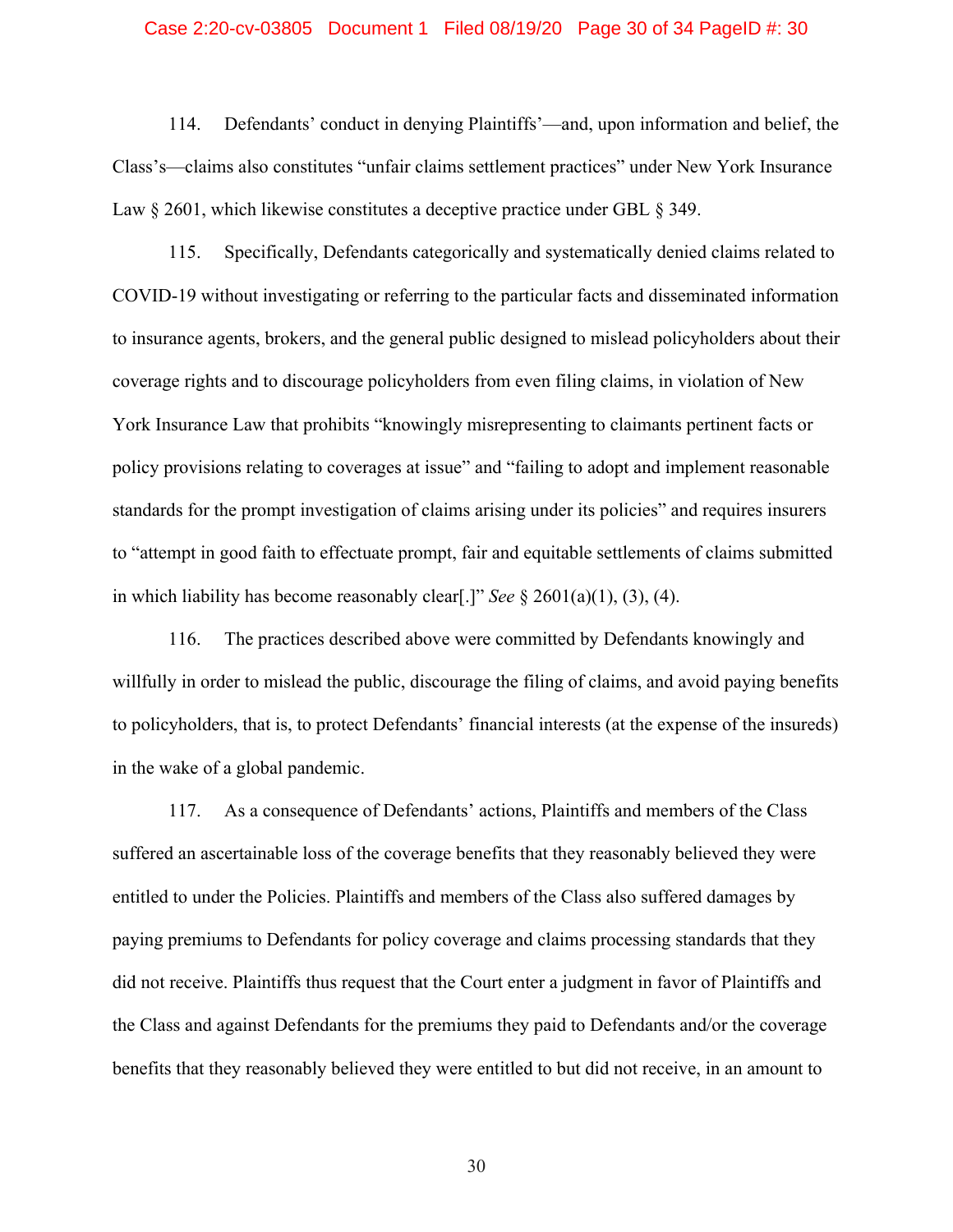be established at trial.

118. Plaintiffs further request that the Court enter a judgment in favor of Plaintiffs and against Defendants for an amount equal to the attorneys' fees and costs incurred by Plaintiffs for the prosecution of this coverage action.

# **FOURTH CAUSE OF ACTION Bad Faith (On behalf of Plaintiffs and the Class)**

119. Plaintiffs incorporate the foregoing allegations as if fully set forth herein.

120. Defendants owed Plaintiffs and the Class a duty of good faith and fair dealing in conducting their investigations, making coverage determinations, communicating with the insured(s), and in handling the claims described herein. This duty was implicit in the Policies and also derived from the parties' special relationship as insured and insurer.

121. Defendants breached their duty of good faith and fair dealing by wrongfully, and without reasonable justification, denying coverage to Plaintiffs and the Class under the Policies. Defendants' processing and denial of Plaintiffs' claims were unreasonable and done in bad faith. It was reasonably foreseeable (or should have been foreseeable) that Plaintiffs and the Class would be deprived of coverage benefits and forced to file suit to enforce their rights under the Policies as a result of Defendants' conduct.

122. Specifically, Defendants intentionally, fraudulently, maliciously, and/or recklessly (1) failed to effectuate a prompt and fair settlement of Plaintiffs' claims when liability was reasonably clear; (2) refused and failed to conduct a reasonable, prompt, and fair investigation into the issues surrounding Plaintiffs' claims; (3) denied Plaintiffs' claims for their own financial preservation and with no reasonable or justifiable basis; (4) failed to treat Plaintiffs' interests with equal regard to their own; (5) mischaracterized the nature of Plaintiffs' losses in order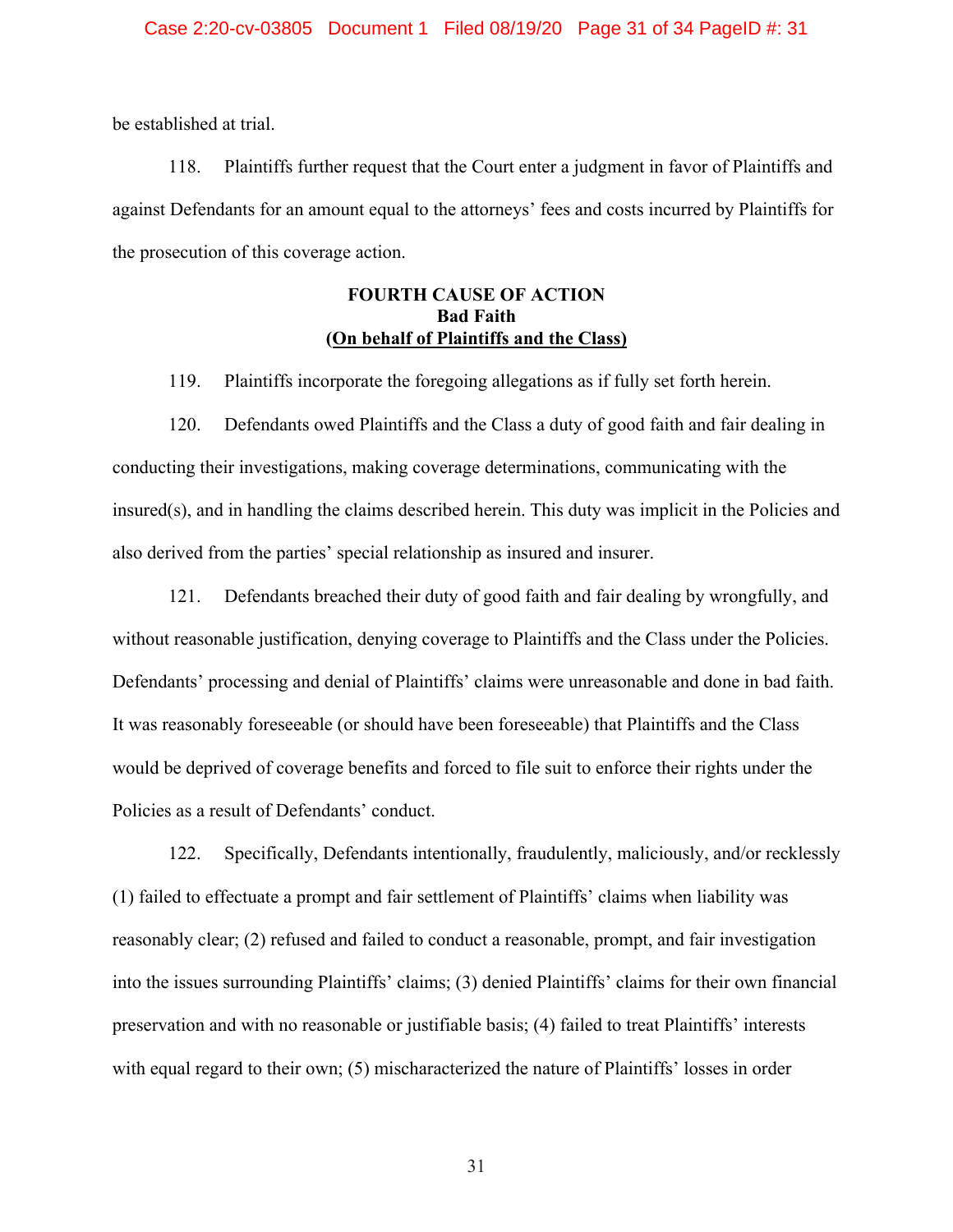### Case 2:20-cv-03805 Document 1 Filed 08/19/20 Page 32 of 34 PageID #: 32

minimize the coverage available to Plaintiffs and to protect Defendants' own financial interests; (6) falsely represented to Plaintiffs that coverage was not available under the Policies and ignored provisions of the Policies that plainly provided coverage for Plaintiffs' claimed losses; (7) misrepresented relevant facts and policy provisions to Plaintiffs; and (8) forced Plaintiffs to file suit to enforce their rights under the Policies.

123. Defendants, acting with conscious disregard for Plaintiffs' rights and with the intention of causing (or willfully disregarded the probability of causing) unjust and cruel hardship on Plaintiffs, ignored the facts and law validating Plaintiffs' claims for benefits, denied Plaintiffs' claims, and withheld monies and benefits rightfully due to Plaintiffs.

124. Upon information and belief, Defendants' handling of Plaintiffs' claims was part of a general policy and practice of denying all claims for business income and extra expense related to COVID-19.

125. As a result, Plaintiffs and the Class have sustained, and continue to sustain, substantial consequential damages for which Defendants are liable, in an amount to be established at trial.

#### **PRAYER FOR RELIEF**

**WHEREFORE**, Plaintiffs, individually and on behalf of the other Class members, respectfully request that the Court:

1. Enter an order certifying the proposed Non-Essential Business Class and Essential Business Class, as defined above, designating Plaintiff MAIA and Plaintiff Sadeghi as representatives of the Non-Essential Business Class, designating Plaintiff Optimum Health as representative of the Essential Business Class, and appointing Plaintiffs' undersigned attorneys as Class Counsel;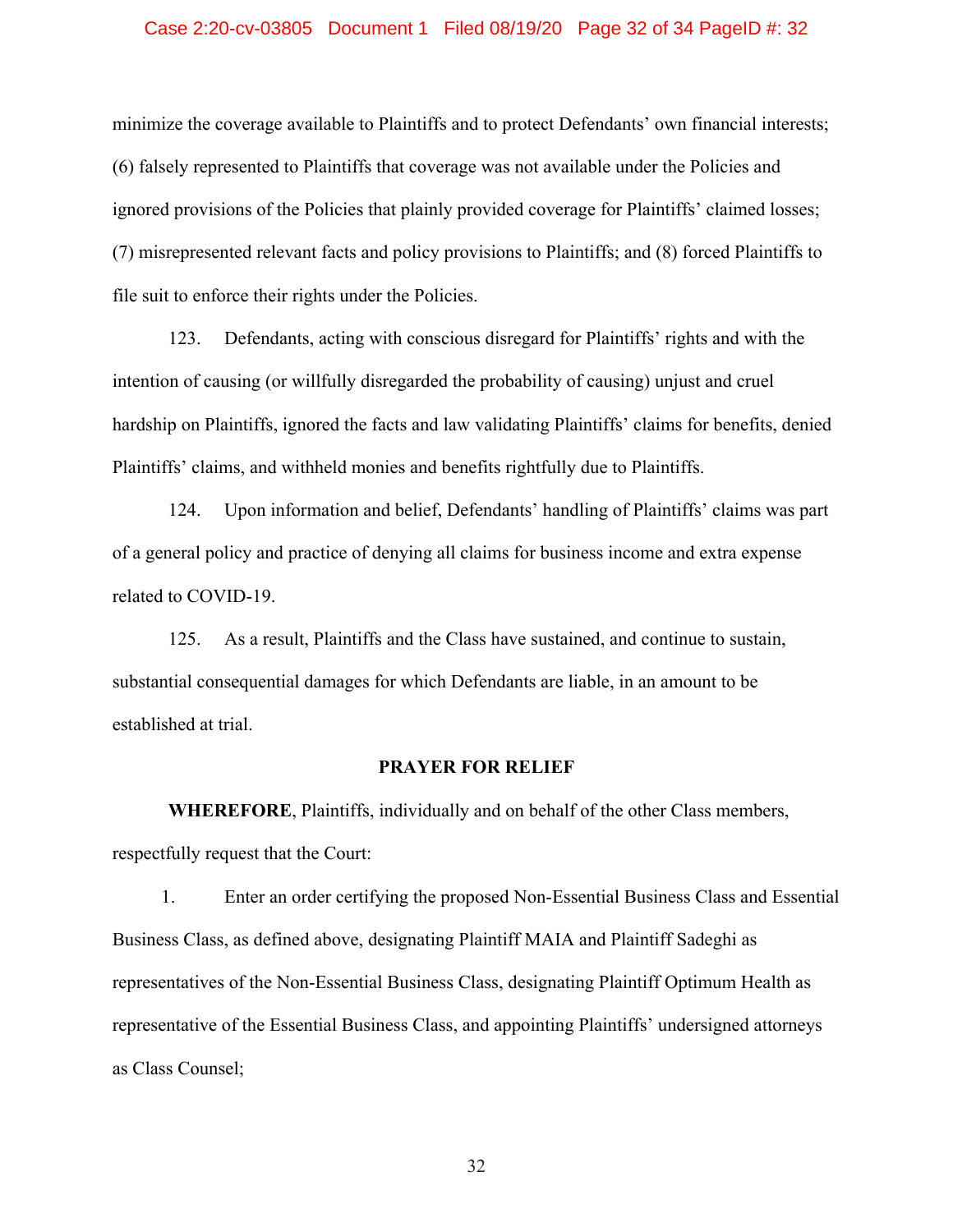### Case 2:20-cv-03805 Document 1 Filed 08/19/20 Page 33 of 34 PageID #: 33

2. Enter a declaratory judgement in favor of Plaintiffs and the Class and against Defendants, declaring as follows:

- a. Plaintiffs' and the Class members' losses incurred in connection with the Closure Orders and the necessary interruption of their businesses stemming from the COVID-19 pandemic are insured losses under the Policies;
- b. Defendants have waived any right they may have had to assert defenses to coverage or otherwise seek to bar or limit coverage for Plaintiffs' and the Class members' losses by issuing blanket coverage denials without conducting a claim investigation as required under New York law; and
- c. Defendants are obligated to pay Plaintiffs and the Class for the full amount of the losses incurred and to be incurred in connection with the covered business losses related to the Closure Orders and the necessary interruption of their businesses stemming from the COVID-19 pandemic.

3. Enter a judgement on the Second Cause of Action in favor of Plaintiffs and the Class and against Defendants and award damages for breach of contract in an amount to be established at trial;

4. Enter a judgement on the Third Cause of Action in favor of Plaintiffs and the Class and against Defendants for deceptive acts and practices in violation of New York's General Business Law § 349 and granting actual damages and treble damages should the Court find that Defendants' actions were willful.

5. Enter a judgment on the Fourth Cause of Action in favor of Plaintiffs and the Class and against Defendants for bad faith;

6. Award to Plaintiffs reasonable litigation expenses and attorneys' fees;